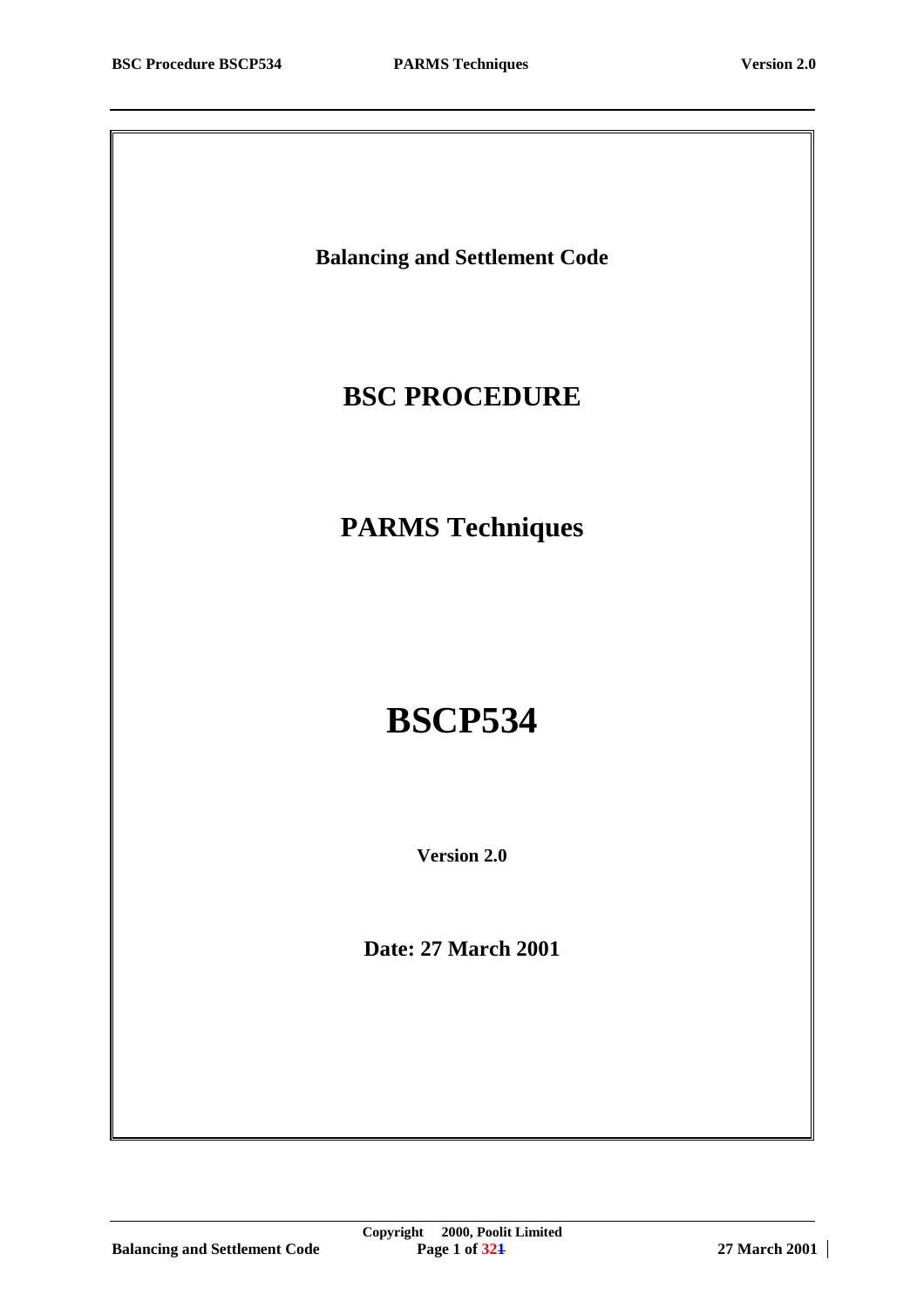#### **BSC Procedure BSCP534 Version 2.0**

#### **Relating to**

## **PARMS Techniques**

- 1. Reference is made to the Balancing and Settlement Code for the Electricity Industry in England and Wales and in particular, to the definitions of "BSC Procedure".
- 2. This is a copy of BSC Procedure BSCP534, Version 2.0 relating to PARMS Techniques.
- 3. This BSC Procedure is to be effective from 27 March 2001.
- 4. This BSC Procedure has been approved by the Panel.

For and on behalf of the Panel.

\_\_\_\_\_\_\_\_\_\_\_\_\_\_\_\_\_\_\_\_\_\_\_\_\_\_\_\_\_\_\_\_\_\_\_\_\_\_

All the intellectual property rights, including copyright, in this document are controlled by, and vest in, Poolit Limited. No part of any information contained in this document may be reproduced in any form without the prior written consent of Poolit Limited.

This document has been produced in connection with electricity trading arrangements in England and Wales and must only be used for these purposes.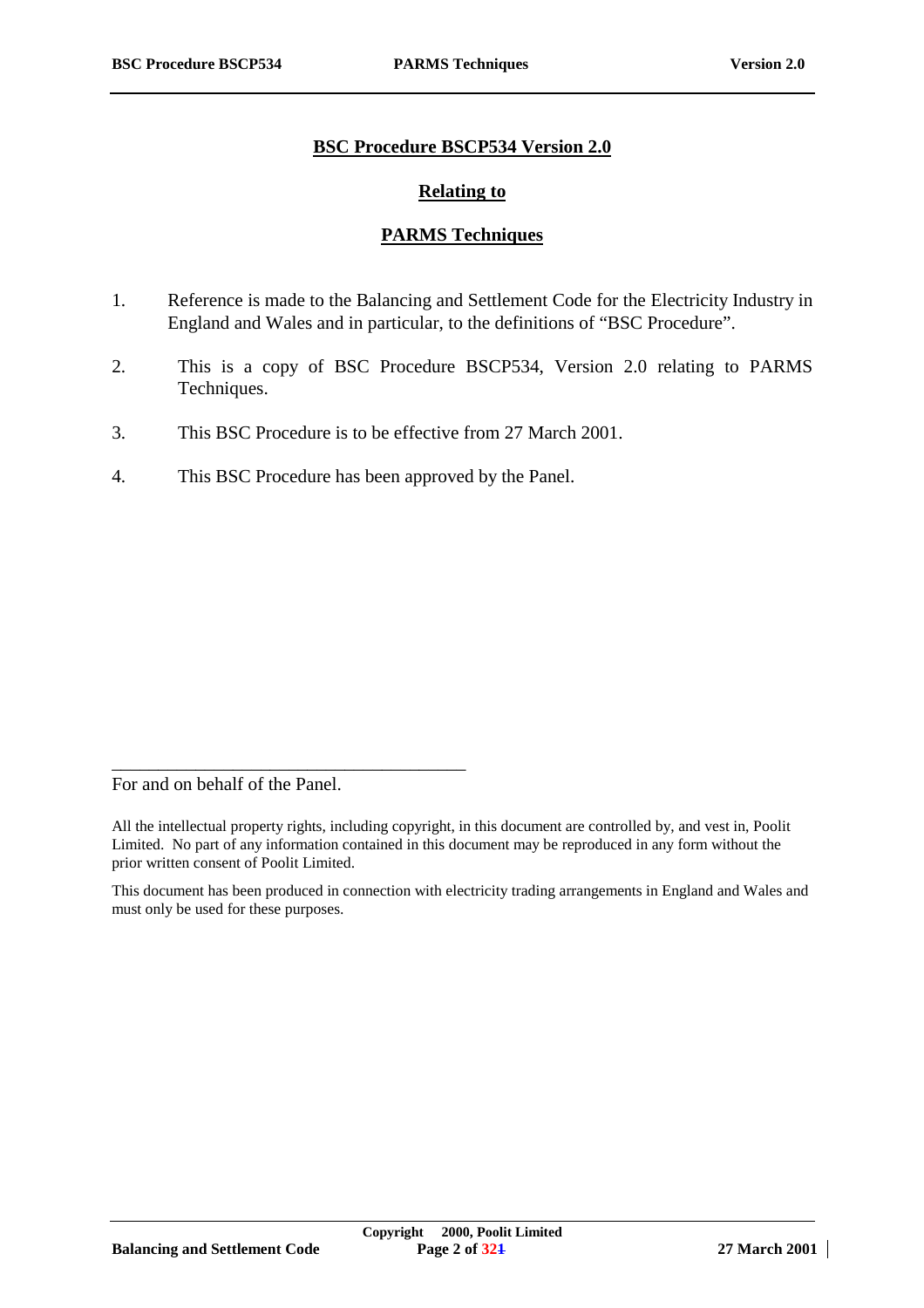#### **AMENDMENT RECORD**

| <b>VERSION</b> | <b>DATE</b> | <b>DESCRIPTION OF CHANGES</b> | <b>CRs</b><br><b>INCLUDED</b> | <b>MODS PANEL</b><br><b>REF</b> |
|----------------|-------------|-------------------------------|-------------------------------|---------------------------------|
|                | 25/06/00    | New BSC Procedure             | n/a                           | n/a                             |
| 1.2            | 28/09/00    | Incorporating comments from   |                               | n/a                             |
|                |             | TS2 review                    | TS2/030/783                   |                                 |
| 2.0            | 27 March    | Approved by the Panel 22      | <b>NCR313</b>                 | P/13/008                        |
|                | 2001        | February 2001                 |                               |                                 |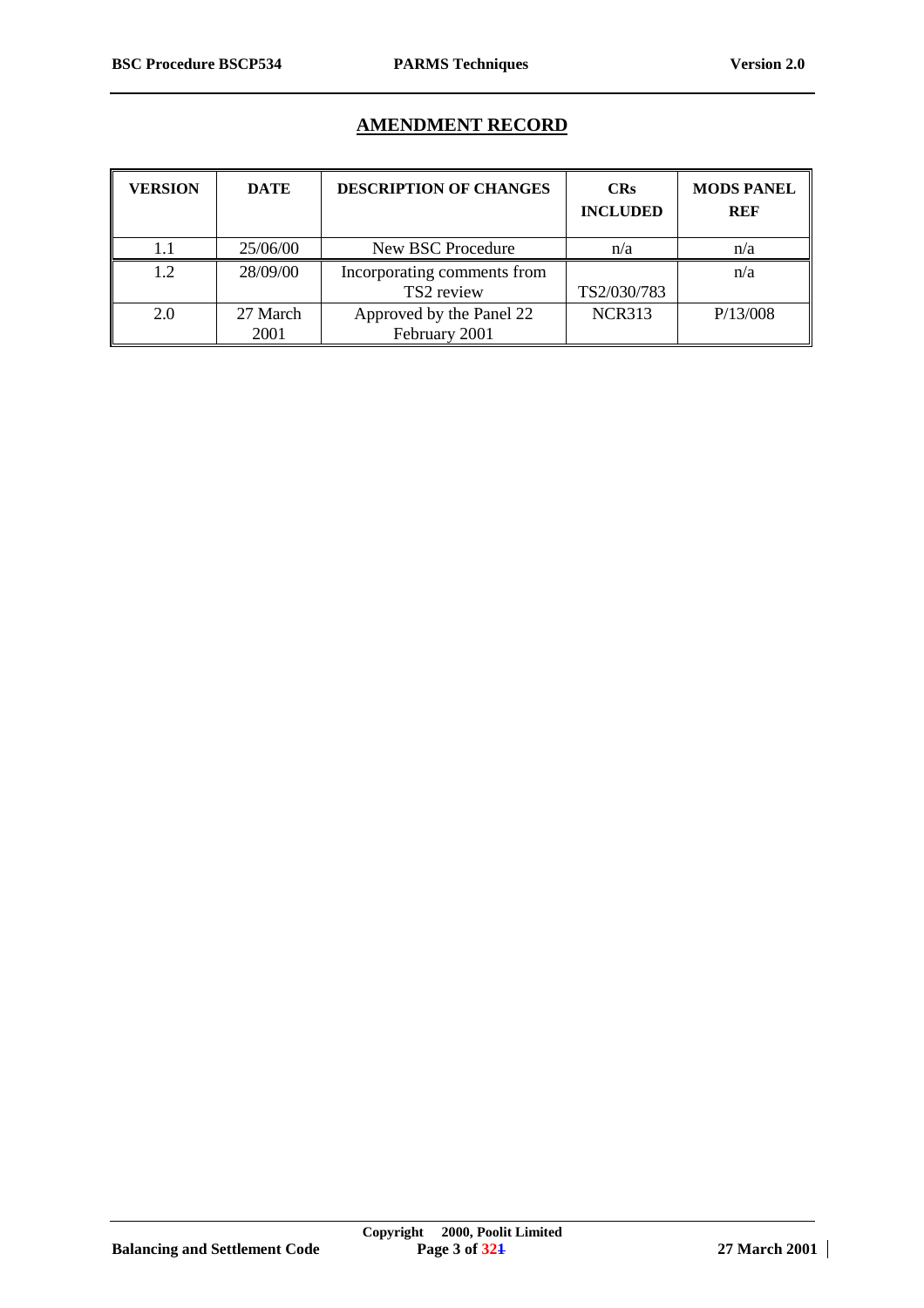# **CONTENTS**

# **Page Number**

| 1.    | <b>INTRODUCTION</b>                                                                                           | 6    |
|-------|---------------------------------------------------------------------------------------------------------------|------|
| 1.1.  | <b>Purpose and Scope of the Procedure</b>                                                                     | 6    |
| 1.2.  | Main Users of the Procedure and their Responsibilities                                                        | 6    |
| 1.3.  | <b>Key Milestones</b>                                                                                         | 6    |
| 1.4.  | <b>Balancing and Settlement Provision</b>                                                                     | 6    |
| 1.5.  | <b>Associated BSC Procedures</b>                                                                              | 77   |
| 1.6.  | <b>Acronyms and Definitions</b>                                                                               | 7    |
| 1.6.1 | <b>List of Acronyms</b>                                                                                       | 7    |
| 1.6.2 | <b>List of Definitions</b>                                                                                    | 7    |
| 2.    | <b>WORKFLOW DIAGRAMS</b>                                                                                      | 10   |
| 2.1   | <b>Monitoring and Reporting</b>                                                                               | 10   |
| 2.2   | <b>Peer Comparison</b>                                                                                        | 11   |
| 2.3   | <b>Removal of Accreditation</b>                                                                               | 12   |
| 3.    | <b>INTERFACE AND TIMETABLE INFORMATION</b>                                                                    | 1445 |
| 3.1   | <b>Monitoring and Reporting</b>                                                                               | 1415 |
| 3.2   | <b>Peer Comparison</b>                                                                                        | 1647 |
| 3.3   | <b>Removal of Accreditation</b>                                                                               | 1718 |
| 4.    | <b>APPENDICES</b>                                                                                             | 19   |
| 4.1   | <b>Monitoring &amp; Reporting</b>                                                                             | 19   |
| 4.2   | <b>Peer Comparison Serials &amp; Standards</b>                                                                | 19   |
| 4.3   | <b>Content of Peer Comparison Reports</b>                                                                     | 21   |
| 4.4   | <b>Peer Comparison Report Distribution</b>                                                                    | 23   |
| 4.5   | Conditions warranting investigation, leading to placing Party Agents within the Panel Escalation<br>procedure | 23   |
| 4.6   | <b>Error and Failure Resolution Technique</b>                                                                 | 2525 |
| 4.7   | <b>The PAB Escalation Cycle</b>                                                                               | 25   |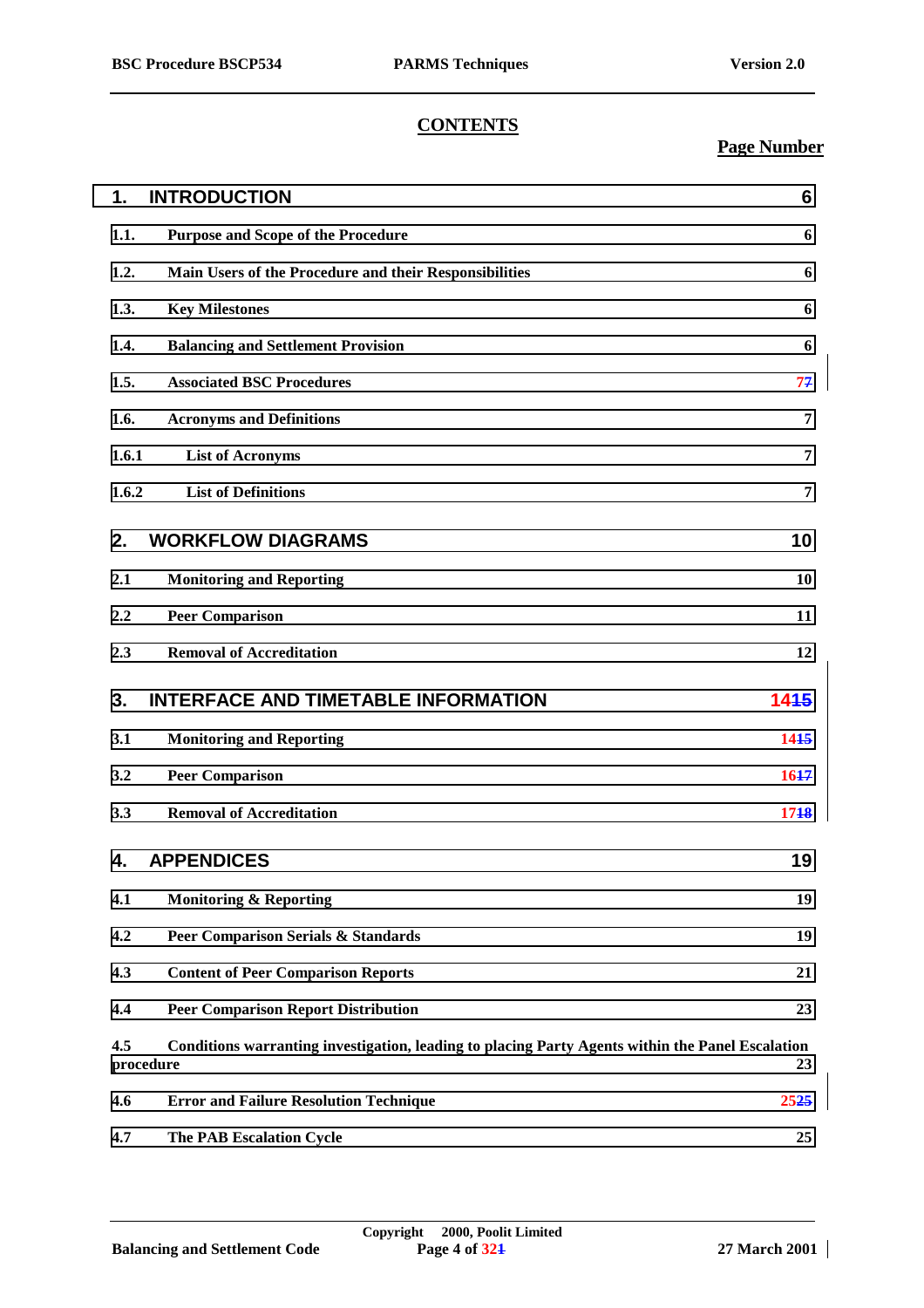**1. Introduction**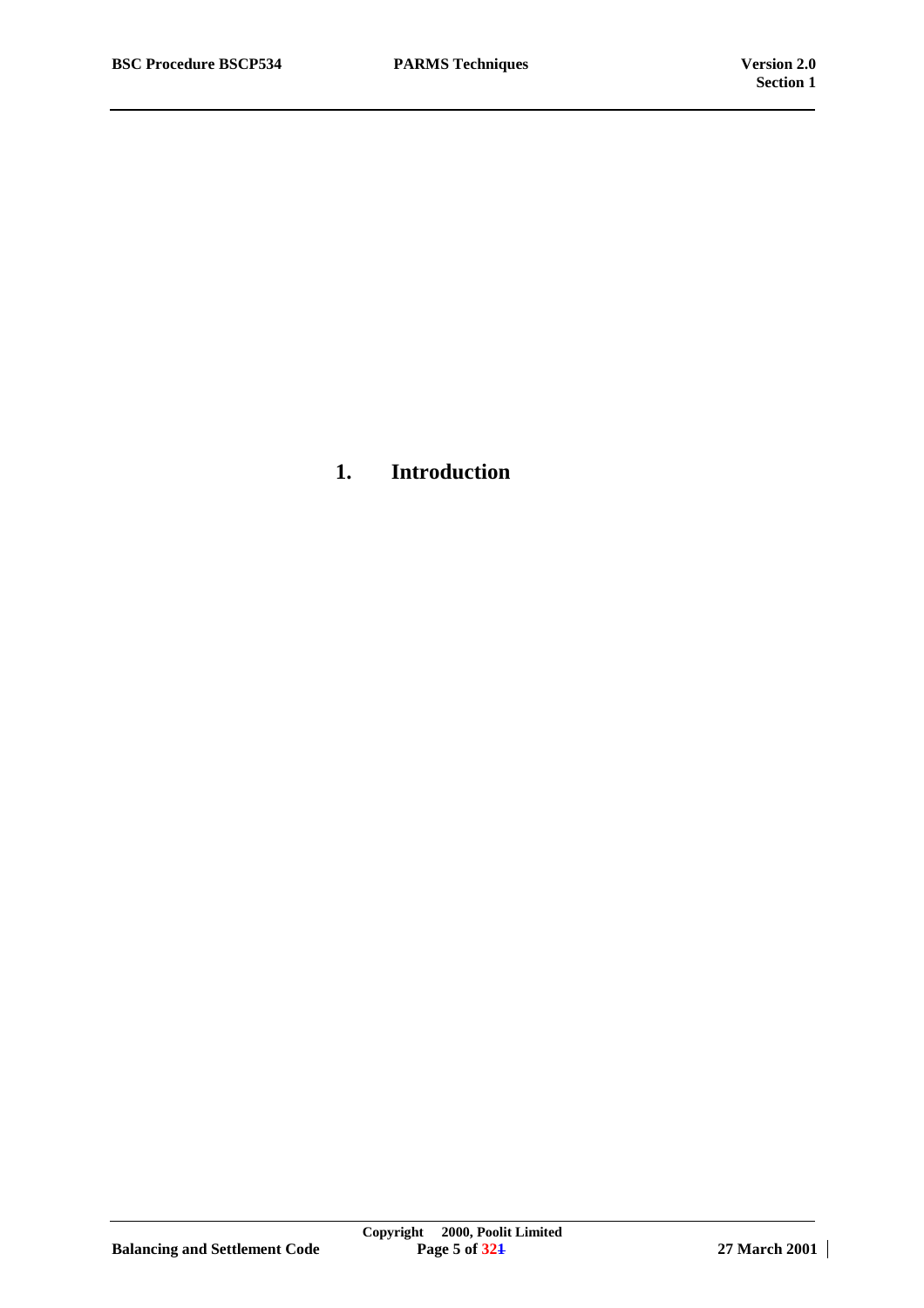# <span id="page-5-0"></span>**1. Introduction**

#### **1.1. Purpose and Scope of the Procedure**

This BSC Procedure covers the following techniques that are associated with the PARMS Service:

- Monitoring and Reporting.
- Peer Comparison.
- Removal of Accreditation.

This procedure covers the Removal of Accreditation technique to the point of identification of poor performance and notification to relevant parties. BSCP531 covers the Removal of Accreditation process beyond this point.

The Peer Comparison technique will be applied to Stage 2 activities only. Monitoring and Reporting and Removal of Accreditation will be applied to both Stage 1 and Stage 2 activity.

#### **1.2. Main Users of the Procedure and their Responsibilities**

This procedure will be used primarily by the Performance Assurance Administrator in the administration of the above techniques. The procedure also provides an interface to data providers and to the BSC Panel and Performance Assurance Board (which will receive reports via this procedure).

## **1.3. Key Milestones**

The key milestones within this procedure are:

- Monitoring/analysis of market data.
- Provision of regular Management Information reports to the BSC Panel and Performance Assurance Board.
- Production of Peer Comparison tables and graphs.
- Identification of under-performance for the Removal of Accreditation.

#### **1.4. Balancing and Settlement Code Provision**

This BSC Procedure has been produced in accordance with the provisions of the Balancing and Settlement Code (BSC). In the event of an inconsistency between the provisions of this BSC Procedure and the BSC, the provisions of the BSC shall prevail.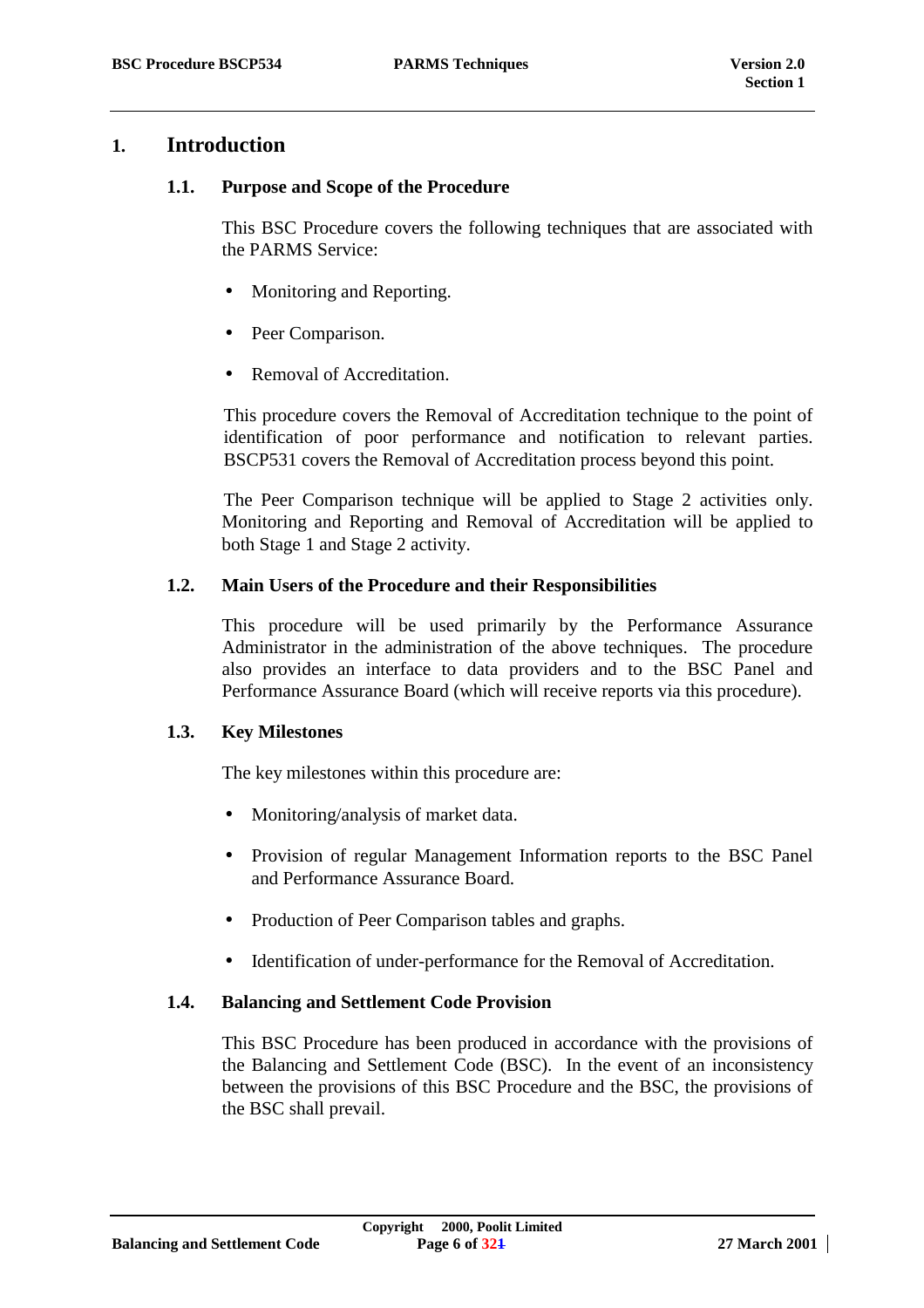#### <span id="page-6-0"></span>**1.5. Associated BSC Procedures**

This procedure interfaces with the following BSC procedures:

| BSCP533 | <b>PARMS</b> Data Provision |
|---------|-----------------------------|
| BSCP531 | Accreditation               |

#### **1.6. Acronyms and Definitions**

#### **1.6.1 List of Acronyms**

The following is a list of acronyms used in BSCP534:

| AA            | <b>Accreditation Administrator</b>                     |
|---------------|--------------------------------------------------------|
| AA            | <b>Annualised Advance</b>                              |
| <b>BSC</b>    | <b>Balancing and Settlement Code</b>                   |
| <b>BSC Co</b> | Balancing and Settlement Code Company                  |
| <b>BSCP</b>   | Balancing and Settlement Code Procedure                |
| EAC(s)        | <b>Estimated Annual Consumption(s)</b>                 |
| <b>GSP</b>    | Grid Supply Point                                      |
| <b>GSPG</b>   | <b>Grid Supply Point Group</b>                         |
| <b>HH</b>     | <b>Half Hourly</b>                                     |
| <b>MIRT</b>   | <b>Monitoring Implementation Requirements Table</b>    |
| NHH           | Non Half Hourly                                        |
| <b>PAA</b>    | Performance Assurance Administrator                    |
| <b>PAB</b>    | Performance Assurance Board                            |
| <b>PARMS</b>  | Performance Assurance Reporting and Monitoring Service |
| <b>HHDA</b>   | Half Hourly Data Aggregator                            |
| <b>HHDC</b>   | <b>Half Hourly Data Collector</b>                      |
| <b>HHMOA</b>  | <b>Half Hourly Meter Operator</b>                      |
| <b>NHHDA</b>  | Non Half Hourly Data Aggregator                        |
| <b>NHHDC</b>  | Non Half Hourly Data Collector                         |
| <b>NHHMO</b>  | Non Half Hourly Meter Operator                         |
| <b>SMRA</b>   | <b>Supplier Meter Registration Agent</b>               |
| <b>SVAA</b>   | <b>Supplier Volume Allocation Agent</b>                |
| TA            | <b>Technical Assurance</b>                             |
| <b>WD</b>     | <b>Working Day</b>                                     |

#### **1.6.2 List of Definitions**

Drill Down Data The data required such that:

- a) a calculation, the output of which is included within the Supplier's Routine Performance Monitoring Report, can be re-performed; and
- b) the context and variability of a measure that is included within the Supplier's Monthly Performance Report can be established.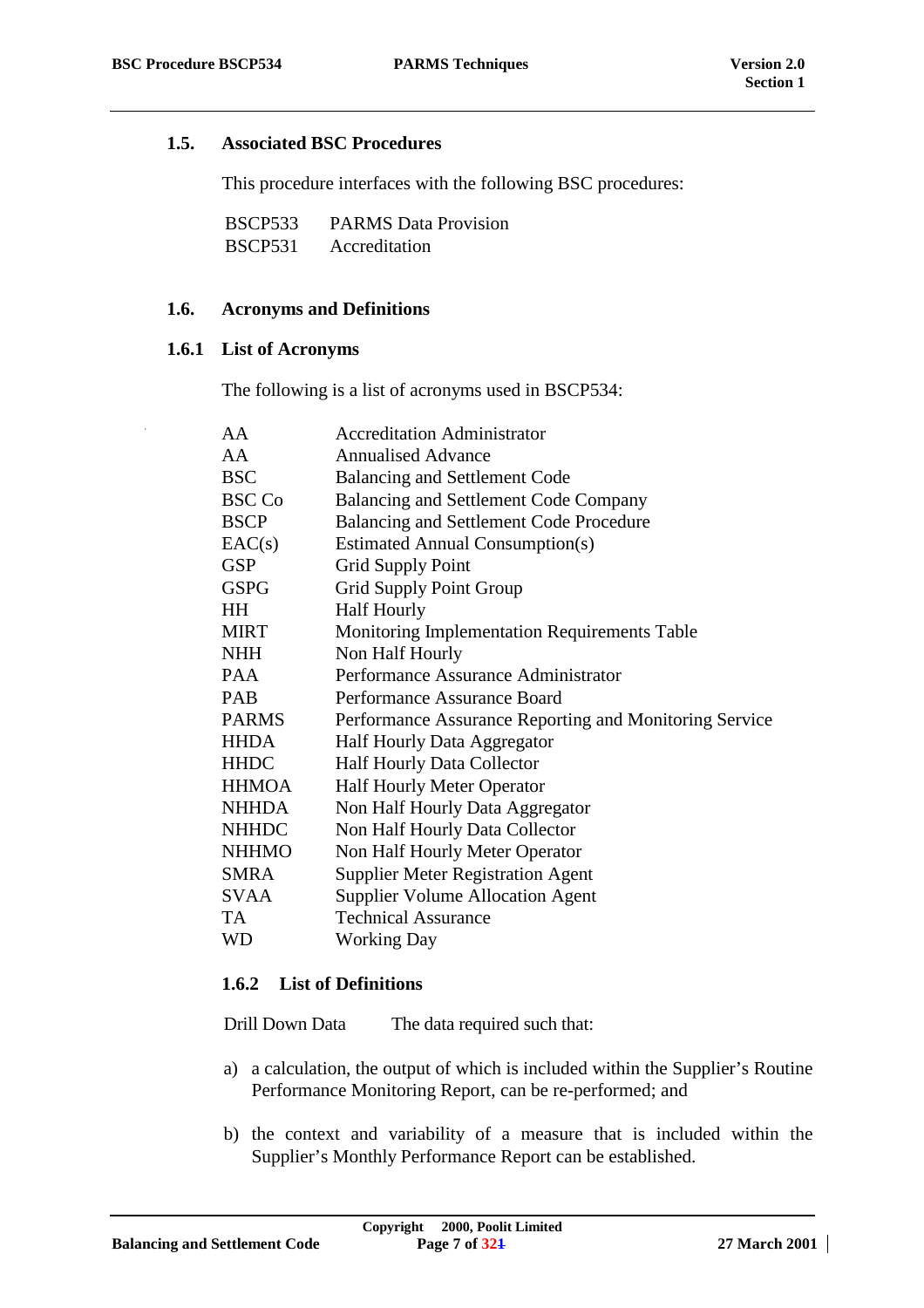| <b>PARMS</b>        | Throughout this procedure PARMS refers to the PARMS<br>service as opposed to the PARMS IT System, unless<br>stated otherwise.                    |
|---------------------|--------------------------------------------------------------------------------------------------------------------------------------------------|
| Service Level       | The level of performance that should be achieved<br>against each Serial and Standard as stated in the MIRT<br>(refer to BSCP533).                |
| <b>Working Days</b> | Throughout this procedure timescales are referred to in<br>relation to the number of working days (WD), unless<br>specifically stated otherwise. |

# *All other terms are as defined in the Balancing and Settlement Code*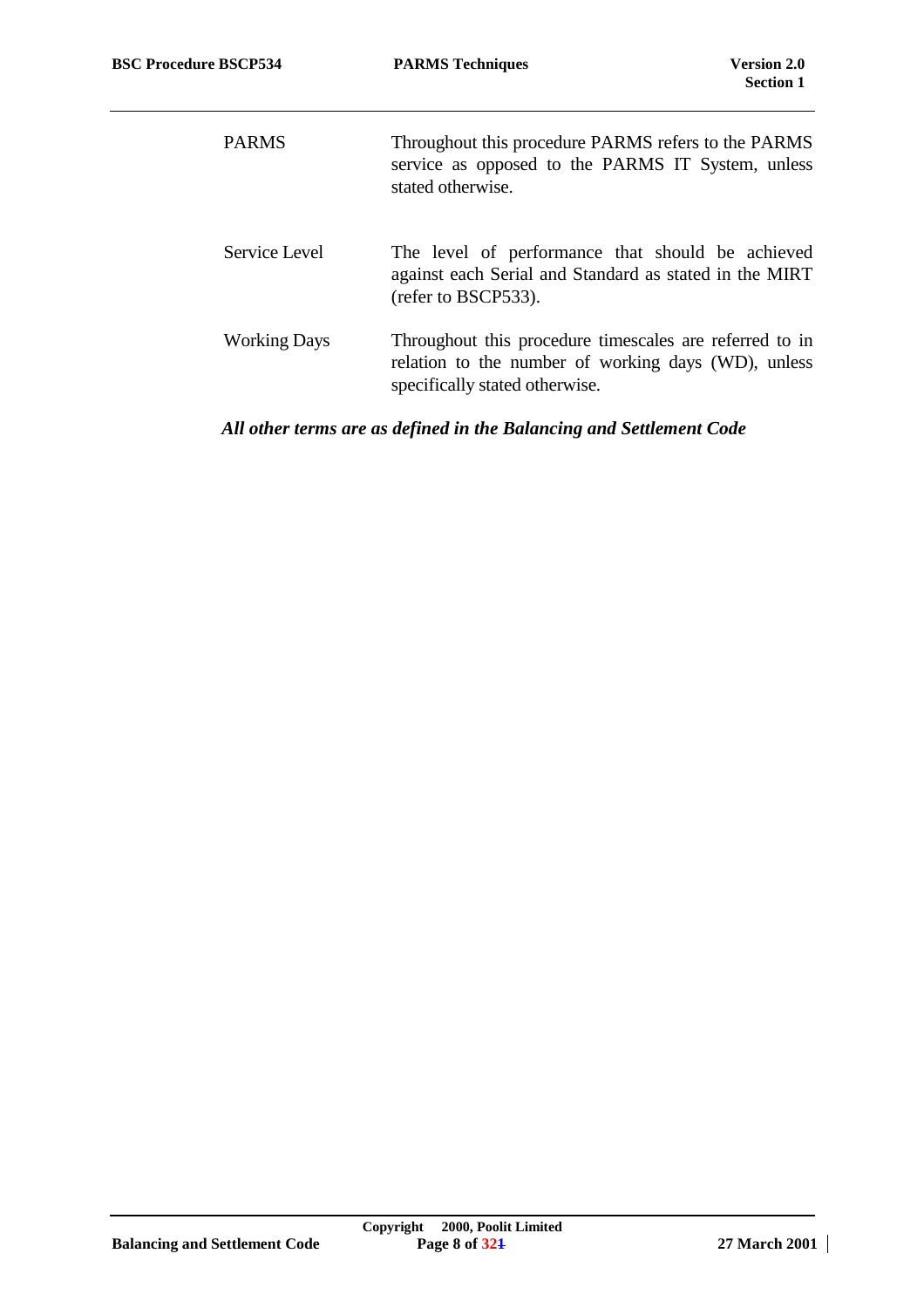**2. Workflow Diagrams**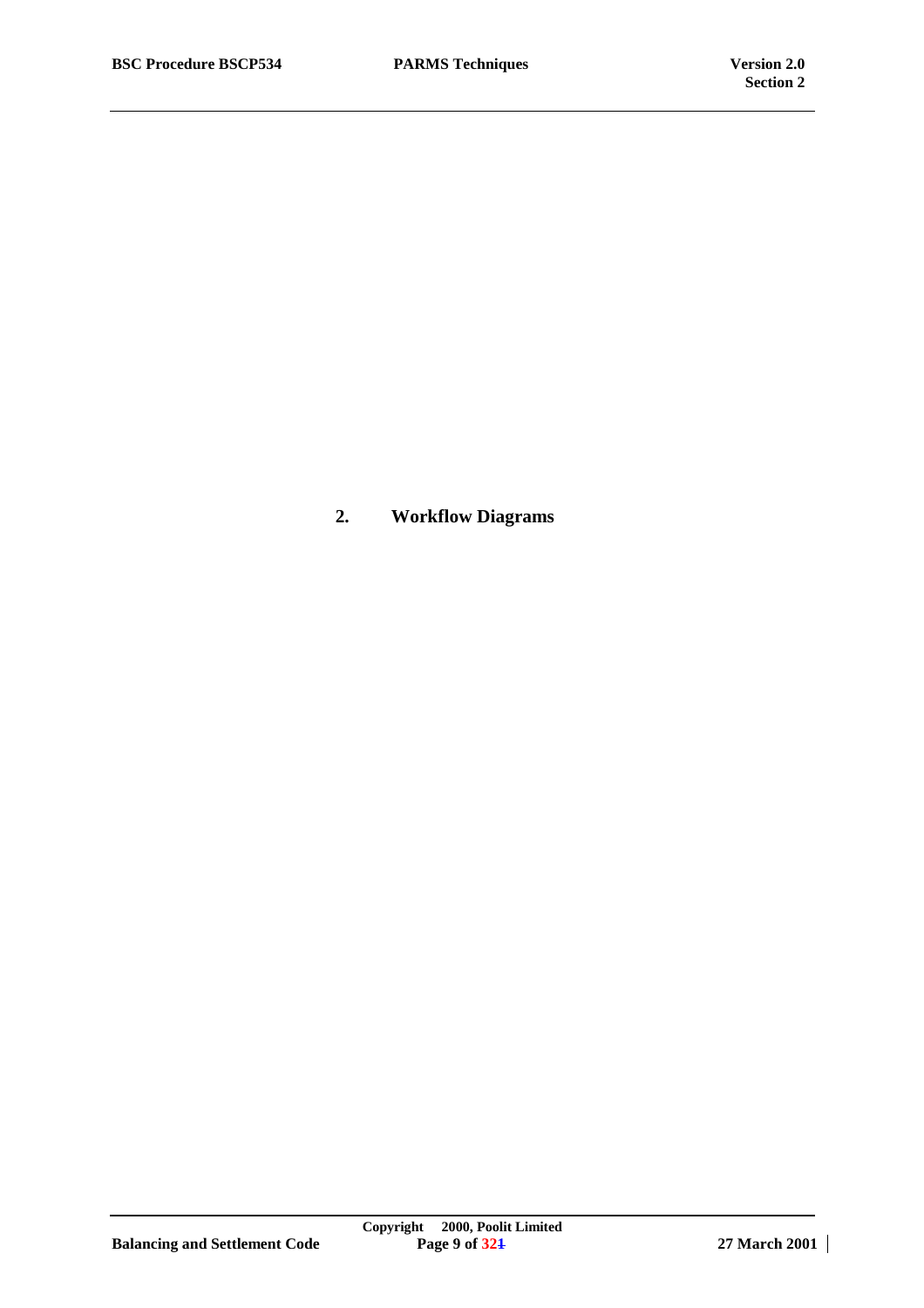#### <span id="page-9-0"></span>**2. Workflow Diagrams**

#### **2.1 Monitoring and Reporting**

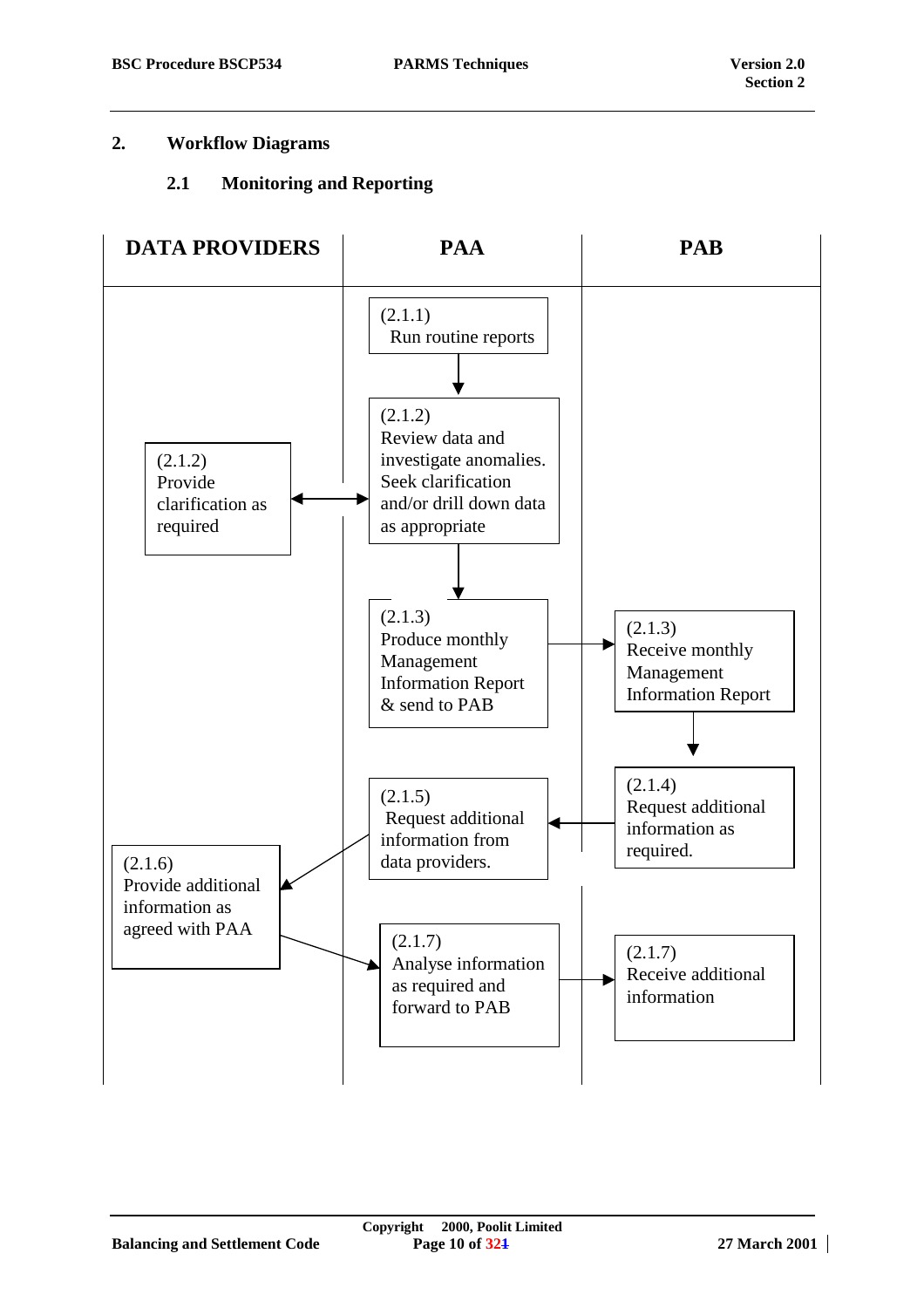# <span id="page-10-0"></span>**2.2 Peer Comparison**

| PAA                                                                                                             | <b>Report Recipients / PAB</b>                                                            |
|-----------------------------------------------------------------------------------------------------------------|-------------------------------------------------------------------------------------------|
| (2.2.1)<br>Produce Peer Comparison<br>Reports. Review Reports<br>and provide to PAB for<br>authorisation        | (2.2.2)<br>PAB<br>Review and provide response<br>with authorisation where<br>appropriate. |
| (2.2.3)<br>Log response from PAB.<br>Forward reports, amended if<br>necessary, to recipients<br>(Appendix 4.3). | (2.2.3)<br><b>Report Recipients</b><br><b>Receive Reports</b><br>H                        |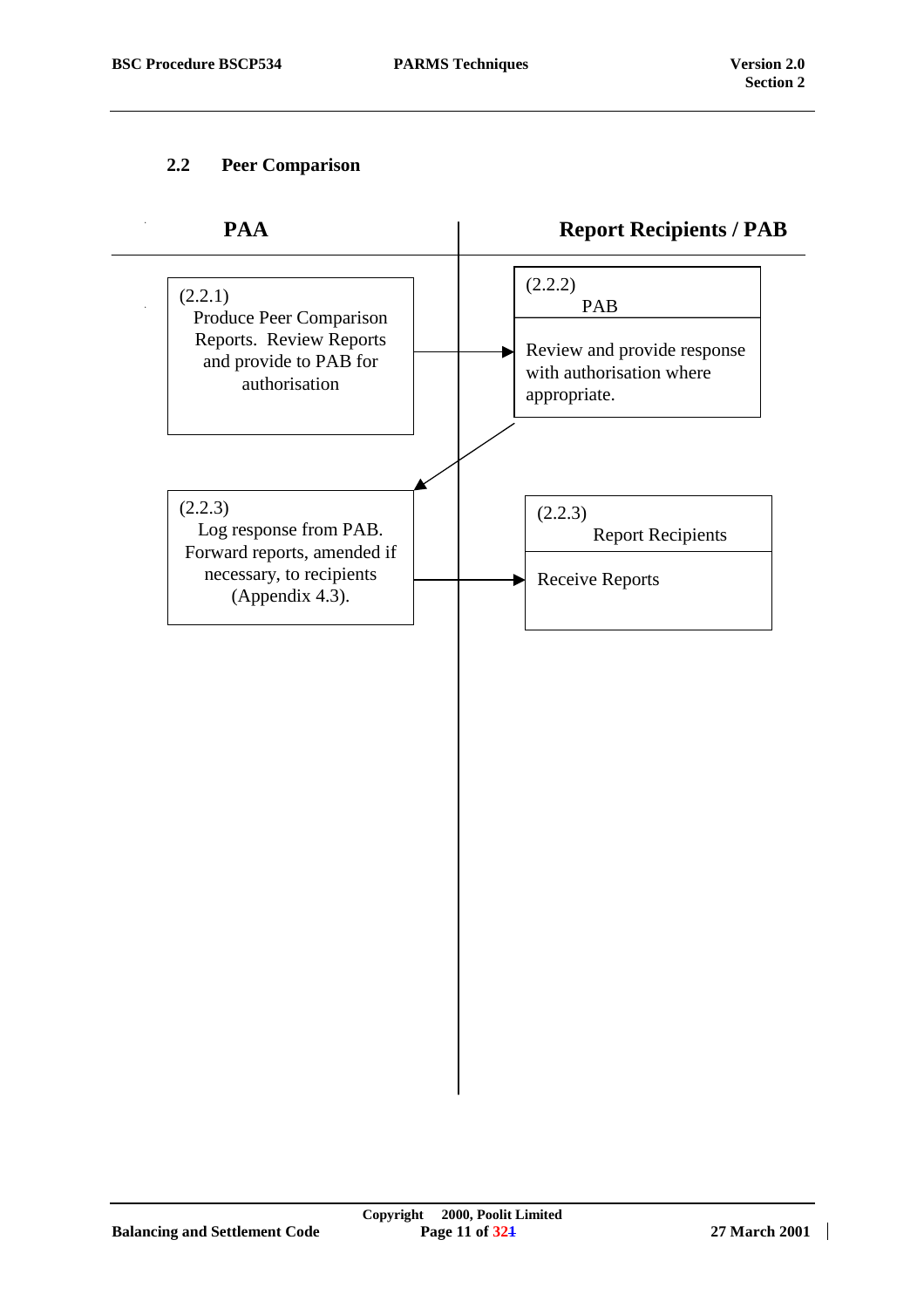#### **2.3 Removal of Accreditation**

<span id="page-11-0"></span>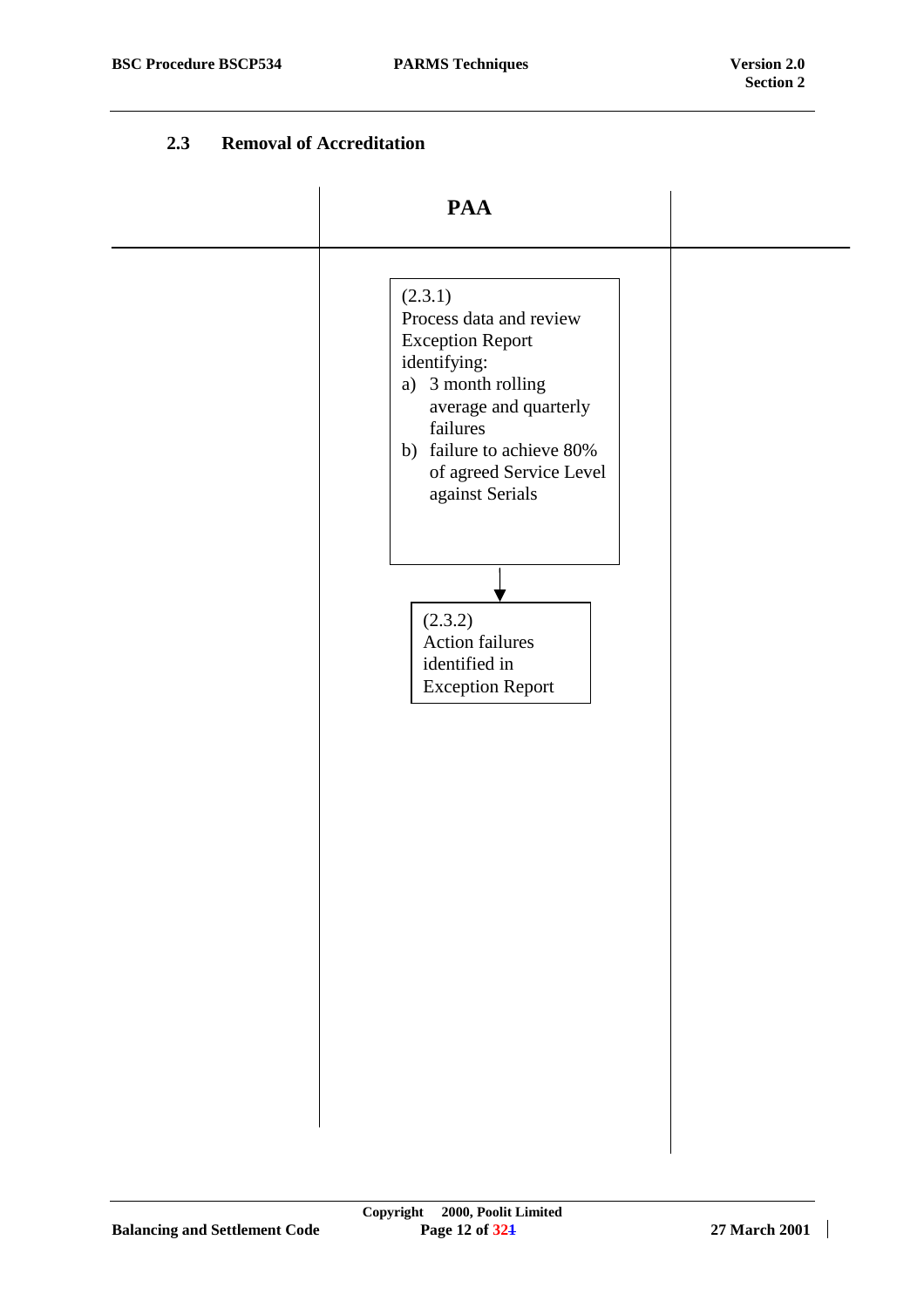**3. Timetable Information**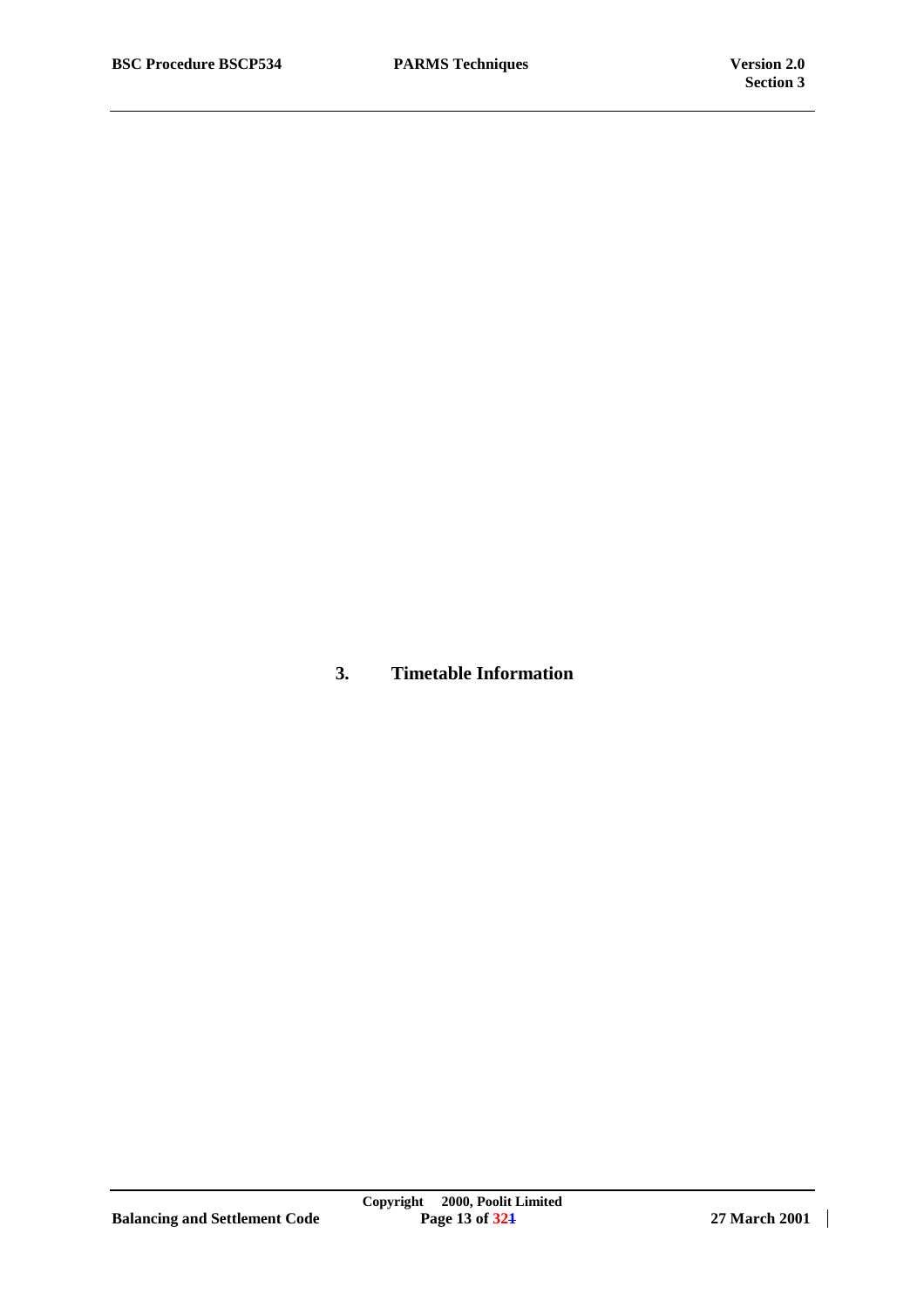# <span id="page-13-0"></span>**3. Interface and Timetable Information**

#### **3.1Monitoring and Reporting**

| <b>REF</b> | <b>WHEN</b>                                                  | <b>ACTION</b>                                                                                                                            | <b>FROM</b> | <b>TO</b>     | <b>INPUT</b><br><b>INFORMATION</b><br><b>REQUIRED</b> | <b>MEDIUM</b>                                               |
|------------|--------------------------------------------------------------|------------------------------------------------------------------------------------------------------------------------------------------|-------------|---------------|-------------------------------------------------------|-------------------------------------------------------------|
| 3.1.1      | 27 26 WDs<br>after the last day<br>of the calendar<br>month  | Run routine monthly reports (ref.<br>Appendix 4.1)                                                                                       | <b>PAA</b>  | <b>PAA</b>    | Validated data (ref.<br><b>BSCP533</b> )              | Internal                                                    |
| 3.1.2      | Within 30 WDs<br>of the last day of<br>the calendar<br>month | Review reports. If appropriate seek<br>clarification of information/drill down<br>data (the latter in accordance with<br><b>BSCP533)</b> | <b>PAA</b>  | Data Provider | Routine monthly<br>reports                            | Internal<br>Telephone, e-<br>mail, fax                      |
| 3.1.3      | In time for PAB                                              | Produce Monthly Management report                                                                                                        | <b>PAA</b>  | PAB           | Routine monthly<br>reports                            | Paper                                                       |
| 3.1.4      | At PAB meeting                                               | Request additional information if<br>required                                                                                            | PAB         | <b>PAA</b>    | <b>Monthly Management</b><br>Information report       | At meeting, via<br>minutes or via<br>Technical<br>Secretary |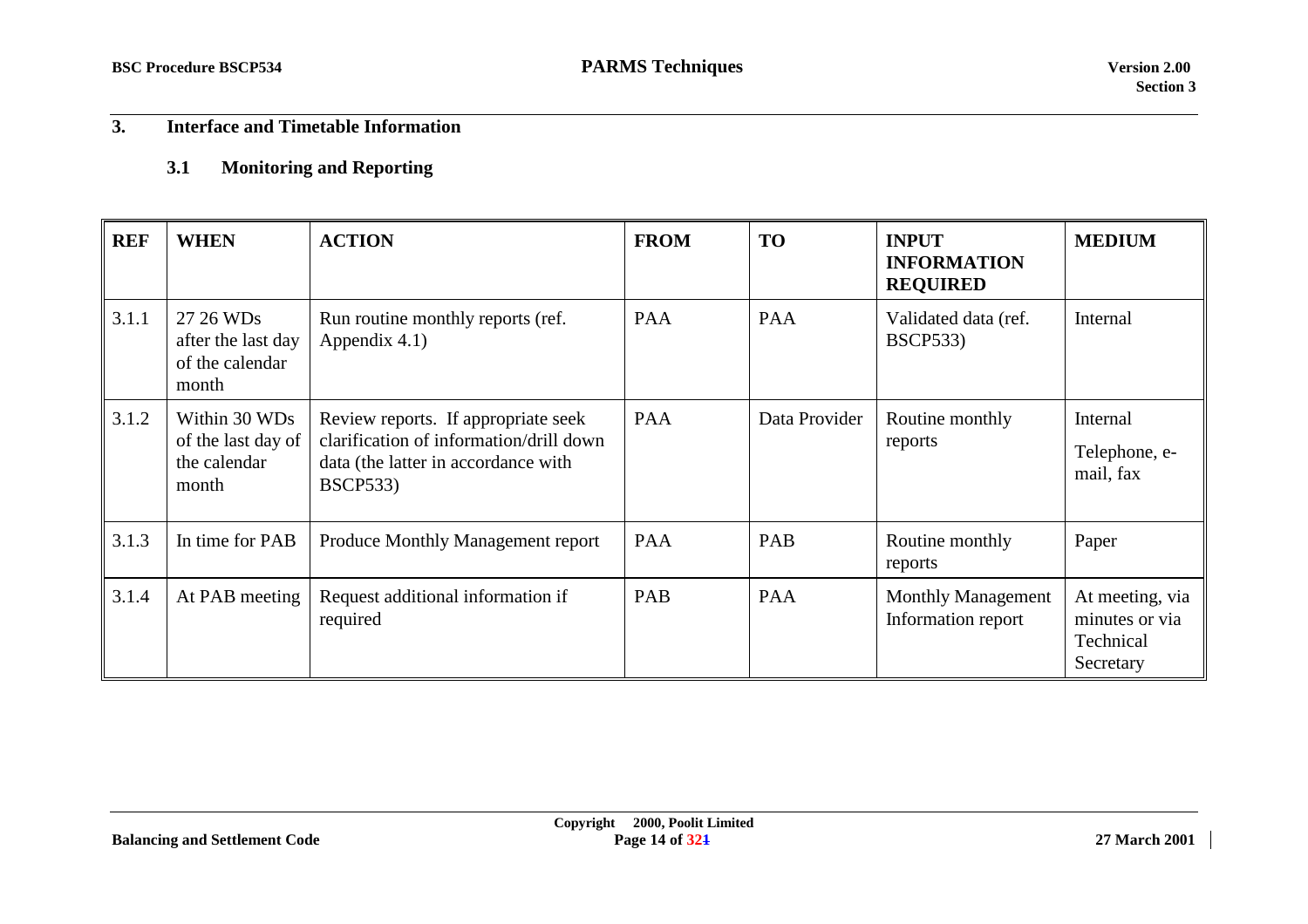| <b>REF</b> | <b>WHEN</b>                                        | <b>ACTION</b>                                                                                         | <b>FROM</b>       | <b>TO</b>            | <b>INPUT</b><br><b>INFORMATION</b><br><b>REQUIRED</b>                                                                          | <b>MEDIUM</b>              |
|------------|----------------------------------------------------|-------------------------------------------------------------------------------------------------------|-------------------|----------------------|--------------------------------------------------------------------------------------------------------------------------------|----------------------------|
| 3.1.5      | 1WD after PAB<br>meeting                           | Request information from data<br>Providers. Agree format and timing of<br>data provision              | PAA               | Data<br>Providers    | <b>Instructions from PAB</b><br>Request for<br><b>Information Form</b><br>[F533/04 in]<br><b>BSCP5331</b>                      | Telephone, e-<br>mail, fax |
| 3.1.6      | To timescale<br>agreed with<br>PAA                 | Provide additional information                                                                        | Data Provider     | PAA                  | Request for additional<br>information<br>[Form $F533/02$ in<br><b>BSCP533</b> ]                                                | As agreed with<br>PAA      |
| 3.1.7      | Within 1 WD of<br>$3.1.6$ and then<br>as requested | Log receipt of data and acknowledge<br>Analyse data as appropriate and<br>forward to PAB as requested | PAA<br><b>PAA</b> | Data Provider<br>PAB | [Form F533/03 in]<br><b>BSCP533</b><br>Additional<br>information (and<br>supporting analysis<br>from PAA where<br>appropriate) | E-mail/fax<br>Paper        |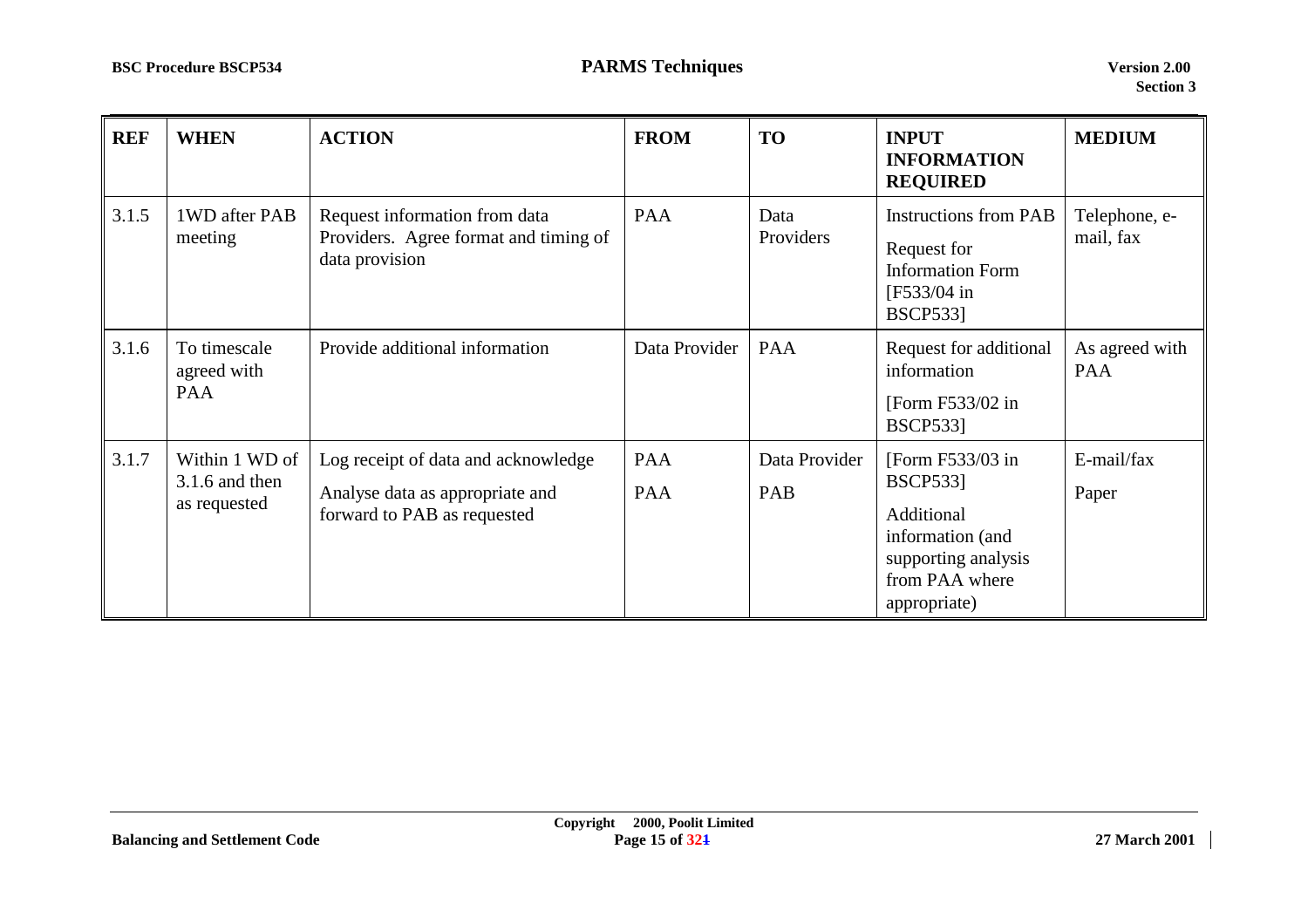#### <span id="page-15-0"></span>**3.2Peer Comparison**

| <b>REF</b> | <b>WHEN</b>                                                 | <b>ACTION</b>                                                                                                                                                                            | <b>FROM</b> | <b>TO</b>            | <b>INPUT</b><br><b>INFORMATION</b><br><b>REQUIRED</b>                                                         | <b>MEDIUM</b>                                                        |
|------------|-------------------------------------------------------------|------------------------------------------------------------------------------------------------------------------------------------------------------------------------------------------|-------------|----------------------|---------------------------------------------------------------------------------------------------------------|----------------------------------------------------------------------|
| 3.2.1      | 27WD 26WD<br>after the last<br>calendar day of<br>the month | Produce Peer Comparison Reports and<br>provide to PAB for authorisation<br>Note: reports are produced quarterly,<br>containing information for each month<br>within the reporting period | <b>PAA</b>  | PAB                  | Performance Data for<br>utilisation in PARMS<br>system and reports to<br>PAB (ref. Appendices<br>4.2 and 4.3) | <b>PARMS</b><br>system<br>Reports sent<br>by<br>confidential<br>post |
| 3.2.2      | At next PAB                                                 | Review reports and determine if reports<br>can be circulated. Notify PAA                                                                                                                 | <b>PAB</b>  | <b>PAA</b>           | Reports From PAA.<br>Written authorisation<br>from PAB                                                        | Paper                                                                |
| 3.2.3      | Within 5WDs<br>of receipt of<br>decision                    | Circulate reports to authorised<br>recipients (ref. Appendix 4.4)                                                                                                                        | <b>PAA</b>  | Report<br>Recipients | Peer Comparison<br>Reports                                                                                    | Via post<br>(envelopes<br>marked<br>confidential)                    |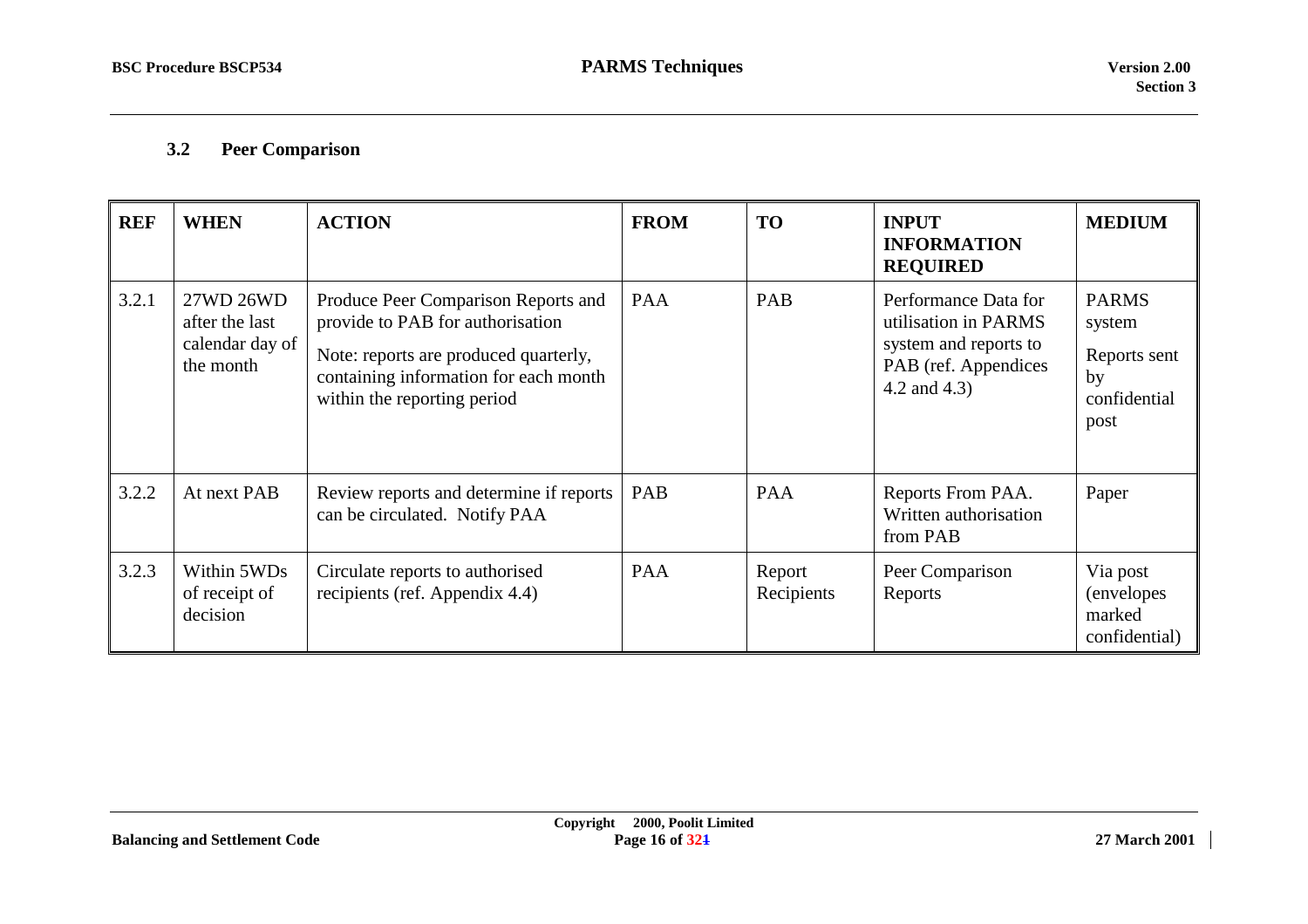#### <span id="page-16-0"></span>**3.3Removal of Accreditation**

| <b>REF</b> | <b>WHEN</b>                                            | <b>ACTION</b>                                                                                                                                                                                                                                                                 | <b>FROM</b> | <b>TO</b> | <b>INPUT</b><br><b>INFORMATION</b><br><b>REQUIRED</b> | <b>MEDIUM</b> |
|------------|--------------------------------------------------------|-------------------------------------------------------------------------------------------------------------------------------------------------------------------------------------------------------------------------------------------------------------------------------|-------------|-----------|-------------------------------------------------------|---------------|
| 3.3.1      | 26WD after<br>the last<br>calendar day of<br>the month | Process data and review Exception<br>Report (ref. Appendix 4.6) to identify:<br>3 month rolling average and<br>a)<br>quarterly failures.<br>b) Failure to achieve 80% of agreed<br>Service Levels against serials<br>Note: this activity is undertaken on a<br>monthly basis. | <b>PAA</b>  |           | Validated data (ref<br>BSCP533), Service<br>Levels.   | Internal      |
| 3.3.2      | Within 2 WD<br>of 3.4.1                                | Action failures identified in Exception<br>Report in line with AP531.                                                                                                                                                                                                         | <b>PAA</b>  |           | Appropriate parts of<br><b>Exception Report</b>       | Internal      |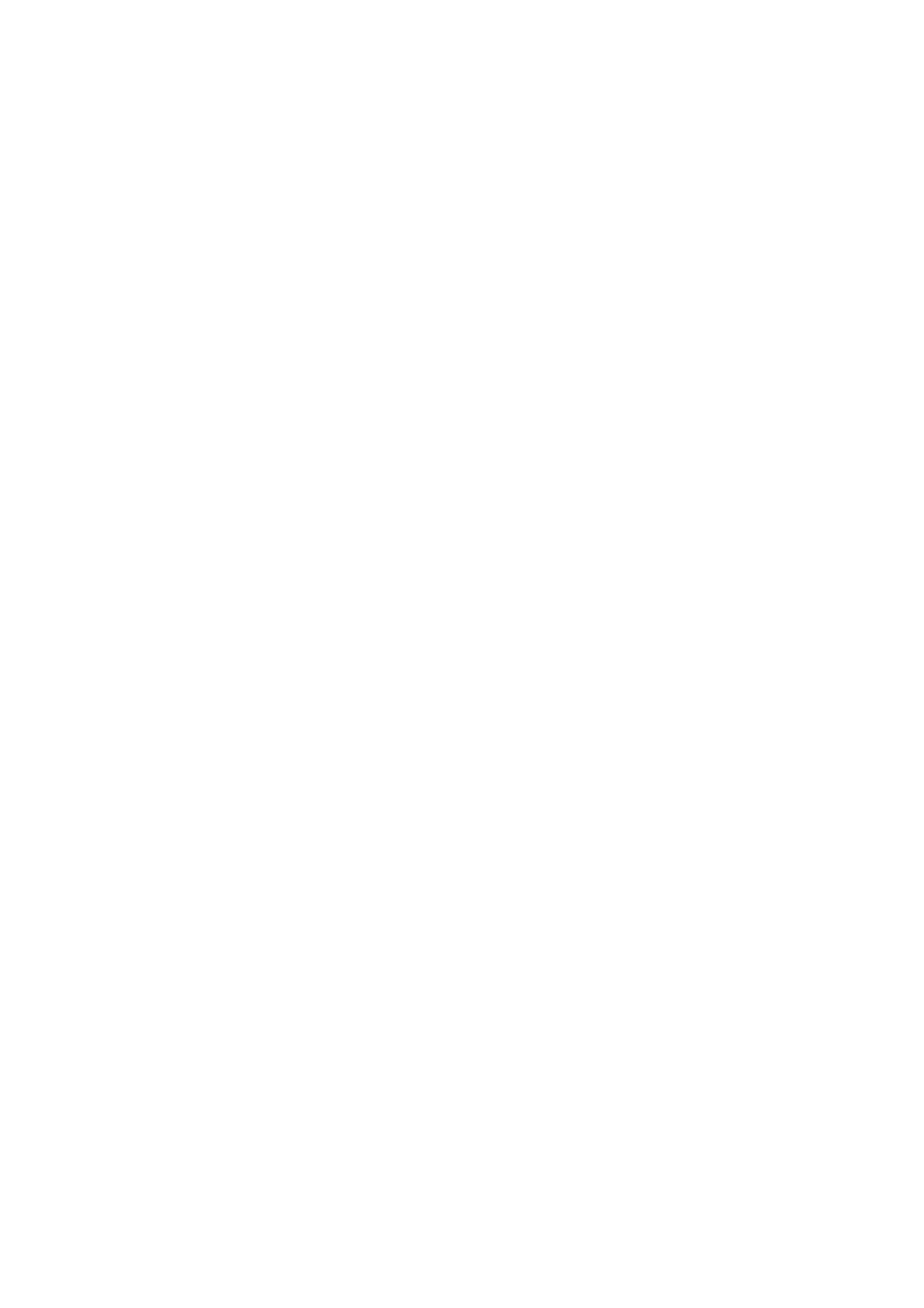# <span id="page-18-0"></span>**4. Appendices**

## **4.1 Monitoring & Reporting**

The PAA will run routine monthly reports that will support the analysis of:

- the performance of Suppliers under Stage 2 (Serials 10 & 11).
- trends in those market indicators that are stated in BSCP533.
- the performance of SMRAs.

These routine monthly reports will form the basis of a monthly Management Information Report that will be produced by the PAA for review by the PAB. The Management Information Report will include a summary and analysis of that information provided in the routine monthly report, including consideration of the trends in performance and market indicators over any reporting period that is specified by the PAB. Any unusual occurrences/anomalies/areas of concern will be highlighted to the PAB.

The PAA will maintain a log of reports despatched to other parties, and must record the despatch and receipt dates for confidential and/or commercially sensitive reports.

#### **4.2 Peer Comparison Serials & Standards**

The Peer Comparison Technique will apply to the following serials and standards (as defined within the MIRT, ref. BSCP533 Section 4.12).

#### **SMRA: Party Service Line 160, BSC Procedure 501**

- 1. Changes to Required Data
- 2. Resends
- 3. Refreshes: Refresh Data, Notification of Date of Full Refresh
- 4. Refreshes: Send Full Refresh
- 5. Refreshes: Send Selective Refresh

## **Supplier Standards: BSC, Section x.**

- 1. Provision of Non Half Hourly Data
- 2. Provision of Half Hourly Data for 100kW Premises
- 3. Provision of Half Hourly Data for 100kW Premises
- 4. Provision of Half Hourly Data for 100kW Premises
- 5. Provision of Half Hourly Data for 100kW Premises
- 6. Provision of Half Hourly Data for Non-100kW Premises
- 7. Provision of Half Hourly Data for Non-100kW Premises
- 8. Metering Faults. Time taken to rectify material faults (also defined within
- NHHMOA and HHMOA Serial 1).
- 9. Installation of Half Hour Meters in 100kW Premises
- 10. Despatch of Routine Performance Reports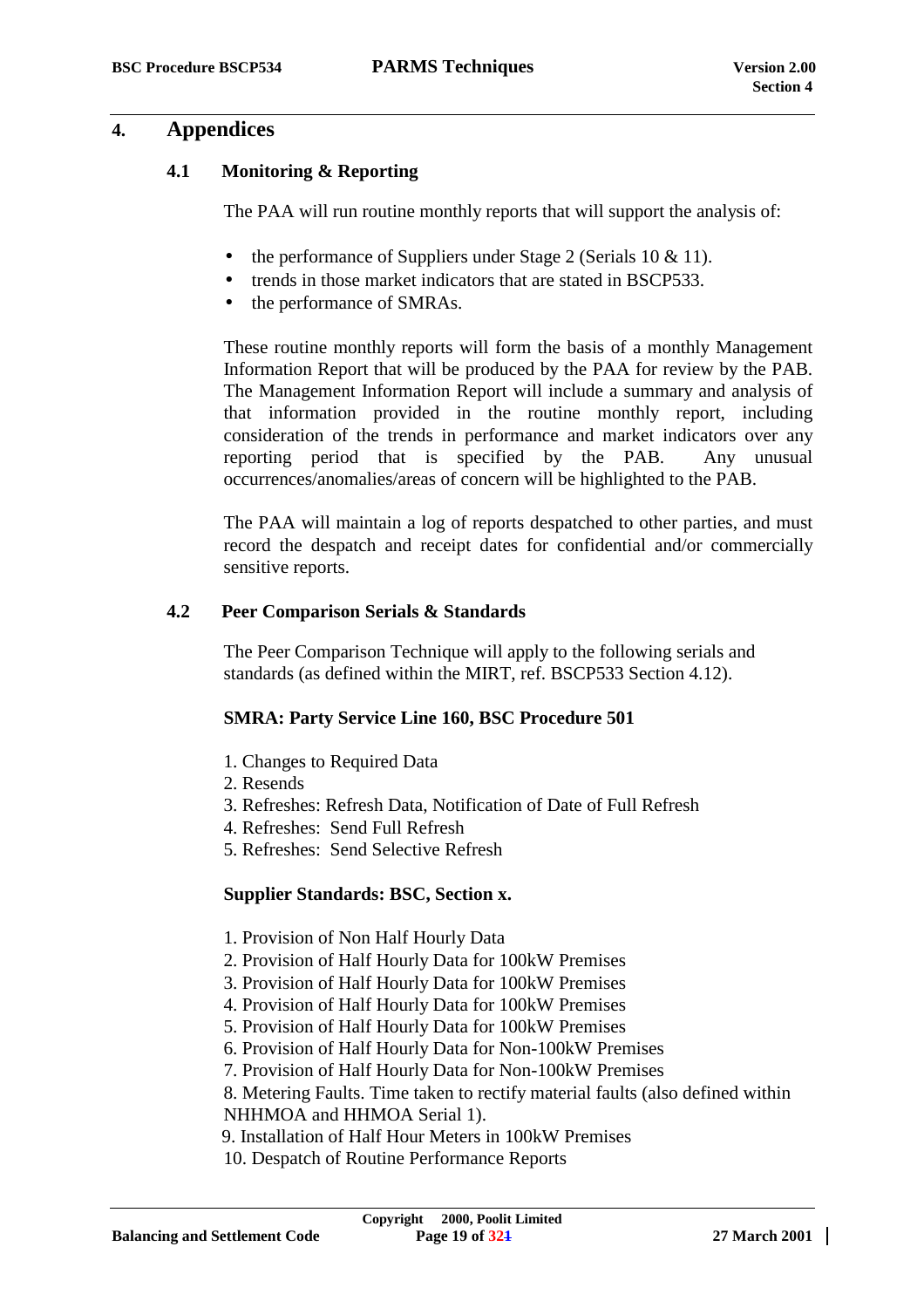11. Despatch of Routine Performance Logs

#### **Non Half Hour Meter Operator Agent: Party Service Line 110**

1. Metering Faults: Time taken to rectify material faults (also defined as Supplier Serial 8).

3. Meter Registration: Metering equipment technical details.

5. Interface to Other Party Agents: Metering equipment technical details.

#### **Half Hour Meter Operator Agent: Party Service Line 110**

1. Metering Faults: Time taken to rectify material faults (also defined as Supplier Serial 8).

3. Meter Registration: Metering Equipment Technical Details

5. Interface to other Party Agents: Metering Equipment Technical Details

8. Proving of a Metering System (HH only). Compare collected data with expected data and send report of unsuccessful test.

9. Proving of a Metering System (HH only) Compare collected data with expected data and send report of unsuccessful test.

#### **Half Hour Data Aggregator: Party Service Line 150, BSC Procedure 503**

- 4. Aggregation Obligations: Aggregated Data for Initial Volume Allocation Runs.
- 5. Aggregation Obligations: Aggregated Data for Reconciliation Volume Allocation Runs.
- 6. Aggregation Obligations: Aggregated Data for Final Reconciliation Volume Allocation Runs.
- 7. Aggregation: Data consistency and completeness.

#### **Non Half Hour Data Aggregator: Party Service Line 140; BSC Procedure 505**

5. Aggregation Obligations: Aggregated EAC/AA for Initial Volume Allocation Runs.

6. Aggregation Obligations: Aggregated EAC/AA Data for Reconciliation Volume Allocation Runs

7. Aggregation Obligations: Aggregated EAC/AA Data for Final Reconciliation Volume Allocation Runs.

#### **Non Half Hour Data Collector : Party Service Line 120; BSC Procedure 504**

- 3. Meter Data Collection Data Retrieval: Reading Frequency
- 7. Data Processing: Presentation of EAC/AA Data

#### **Half Hour Data Collector : Party Service Line 130; BSC Procedure 502**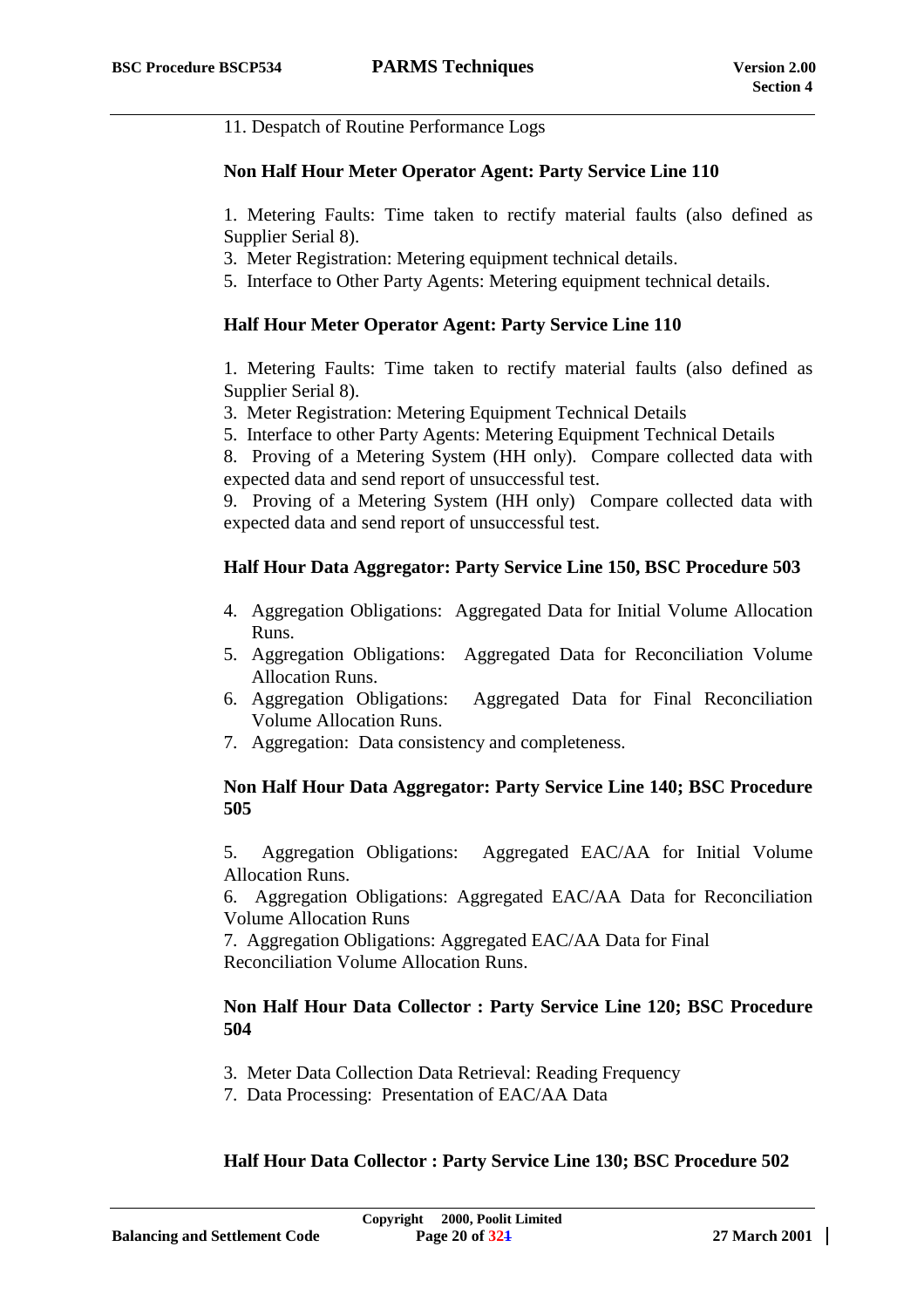<span id="page-20-0"></span>1. Meter Data Collection: Data Retrieval Reading Frequency for above-100kW Premises.

2. Meter Data Collection: Data Retrieval Reading Frequency for Below 100kW Premises.

Metering System Checks: Send Failure Report of collected data

Note: HHDCAHHDC 1 and 2 cannot currently be provided.

#### **4.3 Content of Peer Comparison Reports**

The content of the report(s) for Suppliers, SMRAs and the SVAA follow.

Reports are generated on a quarterly basis for each market participant type NHHMOA, NHHDA, NHHDC, HHMOA, HHDA, HHDC, SMRA and Supplier), by Standard and GSP Group.

The name of each market participant will be stated on the relevant graphs.

#### **SMRA Serials**

Single graph for each Serial showing level of performance of each SMRA. The agreed Service Level will be illustrated on the graph.

#### **Supplier Serials 1, 2, 3, 4, 5, 6 & 7**

Graph for each Settlement Run type for each GSP Group showing Supplier Performance in the quarter against the Standard for each run type. The graph will display performance in order, best performers to the left, worst performers to the right, equal performance ranked in alphabetical order.

A table will also be produced listing Suppliers in alphabetical order showing performance against each standard in the serial across the quarter.

#### **Supplier Serial 8**

Four graphs in total will be produced as follows:

Two graphs, one for HH and one for NHH showing performance against both 5 and 15WD targets for each Supplier in GSP Group for each quarter. The performance targets will be illustrated as fixed lines on the graph.

Two graphs will also be produced for Pending Data – one for HH and one for NHH - showing total number of pending events each month over a calendar year.

**Supplier Serial 9**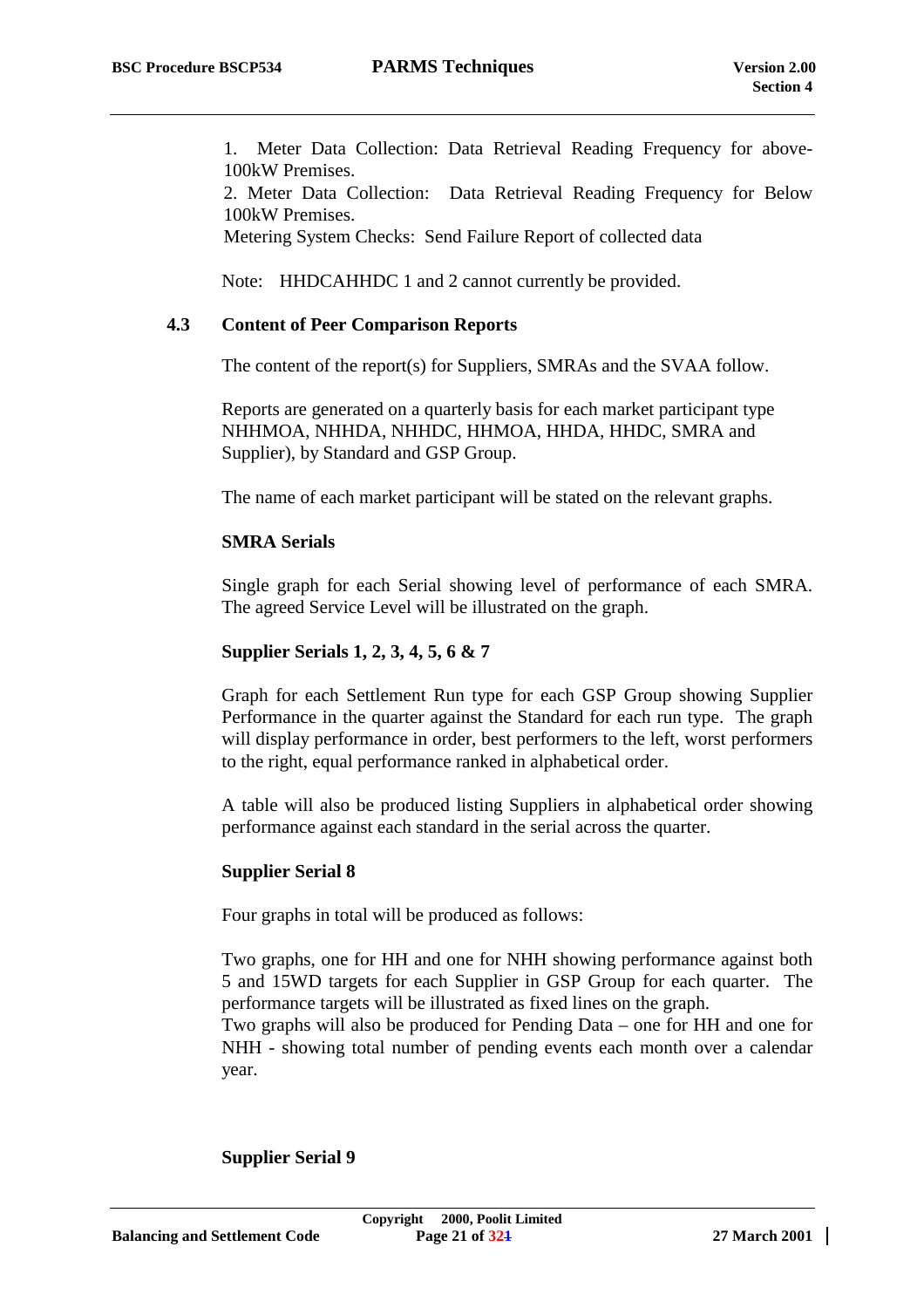The Total Number of Events over the quarter will be displayed for each Supplier in each GSP Group.

#### **Supplier Serials 10 & 11**

A graph will be produced illustrating the total number of missing or incomplete reports/logs each quarter for each Supplier on a national basis.

#### **NHHMOA Serial 1**

A graph will be produced for each GSP Group of percentage performance across the quarter against each performance target.

#### **NHHMOA Serials 3 & 5**

A graph and table will be produced showing performance by Party Agent per GSP Group over each quarter.

#### **HHMOA Serials 3,5,8 and 9**

A graph will be produced as per NHHMOA Serial 1.

#### **HHDA Serials 4, 5 & 6**

A graph will be produced showing the performance of each Party Agent in a GSP Group over the quarter.

#### **HHDA Serial 7**

A graph will be produced showing the performance of each Party Agent in a GSP Group over the quarter.

## **NHHDA Serials 5,6 & 7**

Graphs will be produced as per SHHDAAHHDA Serials 4, 5 and 6.

#### **NHHDC Serial 3**

A graph will be produced showing the performance of each Party Agent across all GSP Groups, one graph for each Standard (ie one for monthly meter reads and one for less frequently read meters).

#### **NHHDC Serial 7**

A graph will be produced showing each Party Agent across all GSP groups against the 4WD standard.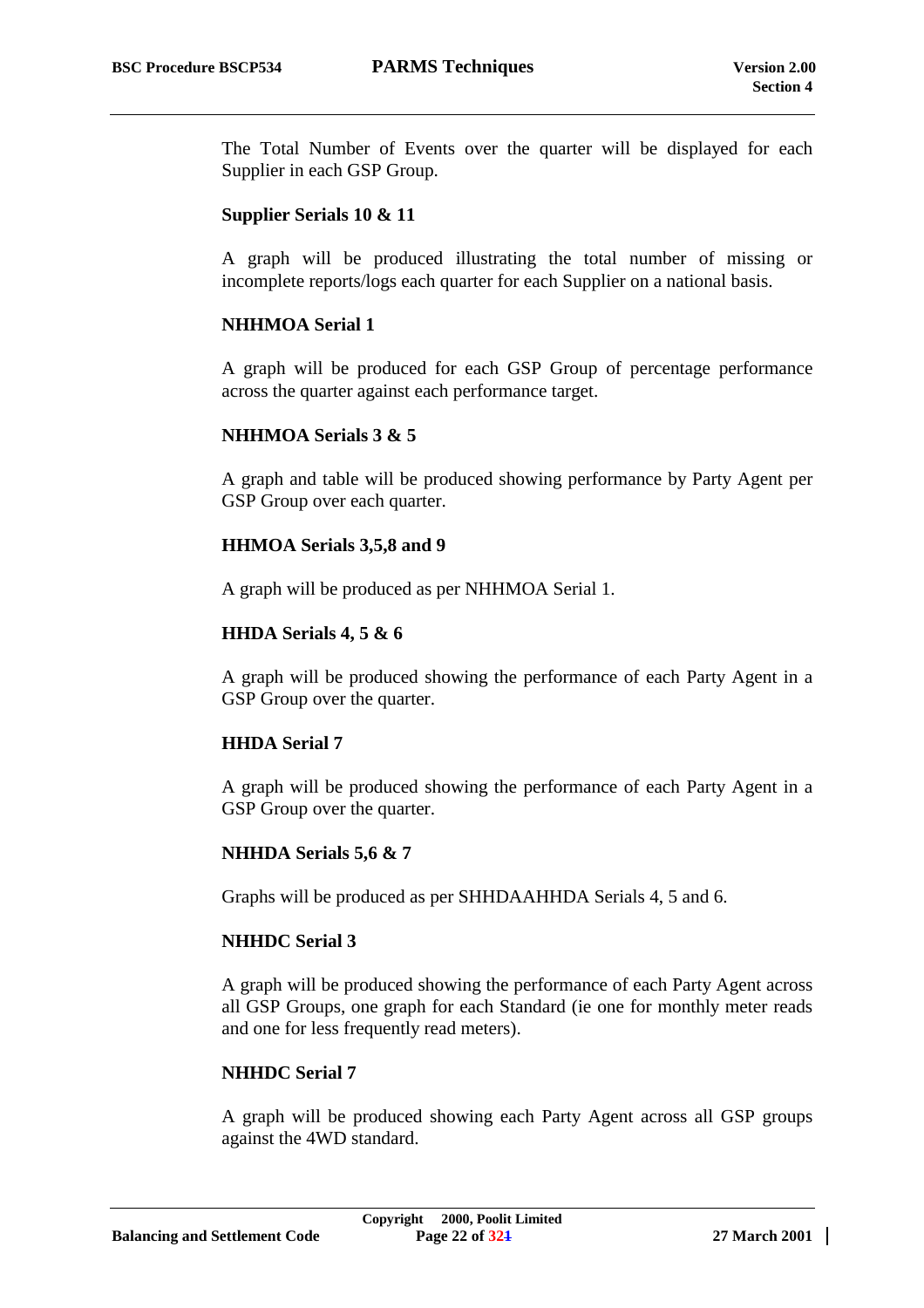#### <span id="page-22-0"></span>**HHDC Serial 2**

A single graph will be produced showing the performance against all 3 standards for all Party Agents in a GSP Group.

#### **HHDC Serial 6**

A graph will be produced as per NHHMOA Serial 1.

#### **4.4 Peer Comparison Report Distribution**

The PAA will distribute Peer Comparison Reports as follows:

| <b>Recipient</b>   | <b>Content</b>           |
|--------------------|--------------------------|
| Panel              | All reports              |
| <b>PAB</b>         | All reports              |
| Suppliers          | All reports              |
| Suppliers' Agents/ | Respective sector report |
| <b>SMRAs</b>       |                          |

#### **4.5 Conditions warranting investigation, leading to placing Party Agents within the Panel Escalation procedure**

Failure by Party Agents to fulfil obligations in the following areas will provide a prompt for further investigation into that Party Agents. This investigation will determine whether:

- This issue is resolved no further action necessary.
- The issue is escalated within Elexon
- The issue is escalated to the Panel

*The investigation could end in escalation to the Panel and subsequently the removal of a Party Agents's accreditation (See Section 4.7 for process).*

#### **4.5.1 Stage 2 Removal of Accreditation Exception Report**

The PAA will produce an Exception Report on a monthly basis from the PARMS system that will identify where performance is below the agreed Service Level for each serial listed below.

The name of each Party Agent and the type of Party Agent will be clearly identified on the report.

The report will encompass the following failure reports:

- a) Failure to achieve 80% of the agreed Service Level against each serial and standard.
- b) Three Month Rolling average and Quarterly failures.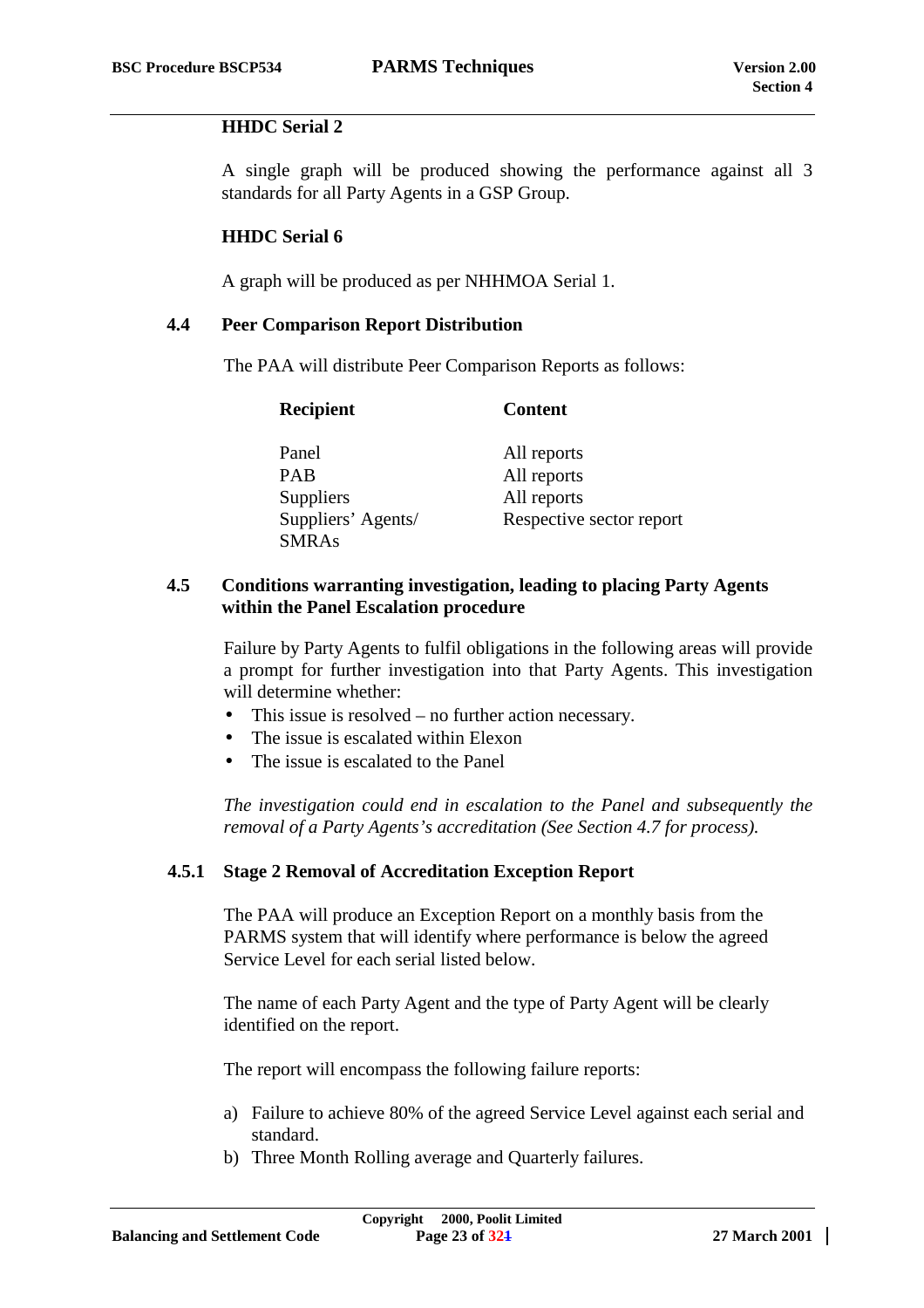c) A failure against each serial and standard within each month.

| <b>Party Type</b> | <b>Serials</b>        |
|-------------------|-----------------------|
| <b>HHMOA</b>      | 3, 5, 8, 9            |
| <b>HHDA</b>       | 7                     |
| HHDC              | 6                     |
| HHDA              | $4, 5, 6$ (quarterly) |
| NHHDA             | $5, 6, 7$ (quarterly) |
| NHHDC             | 3, 7 (quarterly)      |
|                   |                       |

Those Party Agents highlighted on the Report fulfil the conditions necessary for further investigation.

It should also be noted that failure to attain the standards of the other PARMS serials and where the PAA considers there is a significant risk to settlement, could also warrant investigation.

Drill-down data may be requested for any of the PARMS serials to aid investigation in line with BSCP533.

#### **4.5.2 Stage 2 Category 1 Non-Compliance**

Category 1 non-compliances can be identified by the BSC Auditor or Technical Assurance. If these are not rectified and the Panel considers the noncompliance to be a significant risk to Settlement, the Party Agent will risk further investigation.

#### **4.5.3 Stage 2 Results of investigation into Parties**

This is where under-performance over a period of 3 months by a Party, following investigation, is revealed to be due to Party Agent performance.

#### **4.5.4 A complaint of under-performance or non-competence presented by an appointing Party.**

Parties may prompt investigation into a Party Agent where they have specific concerns regarding under-performance or non-competence.

#### **4.5.5 Stage 2 Failure to continue to comply with Accreditation requirements**

Failure to maintain requirements fulfilled for obtaining Accreditation can be identified by the BSC Auditor or Technical Assurance. If these are not rectified the Party Agent will risk further investigation.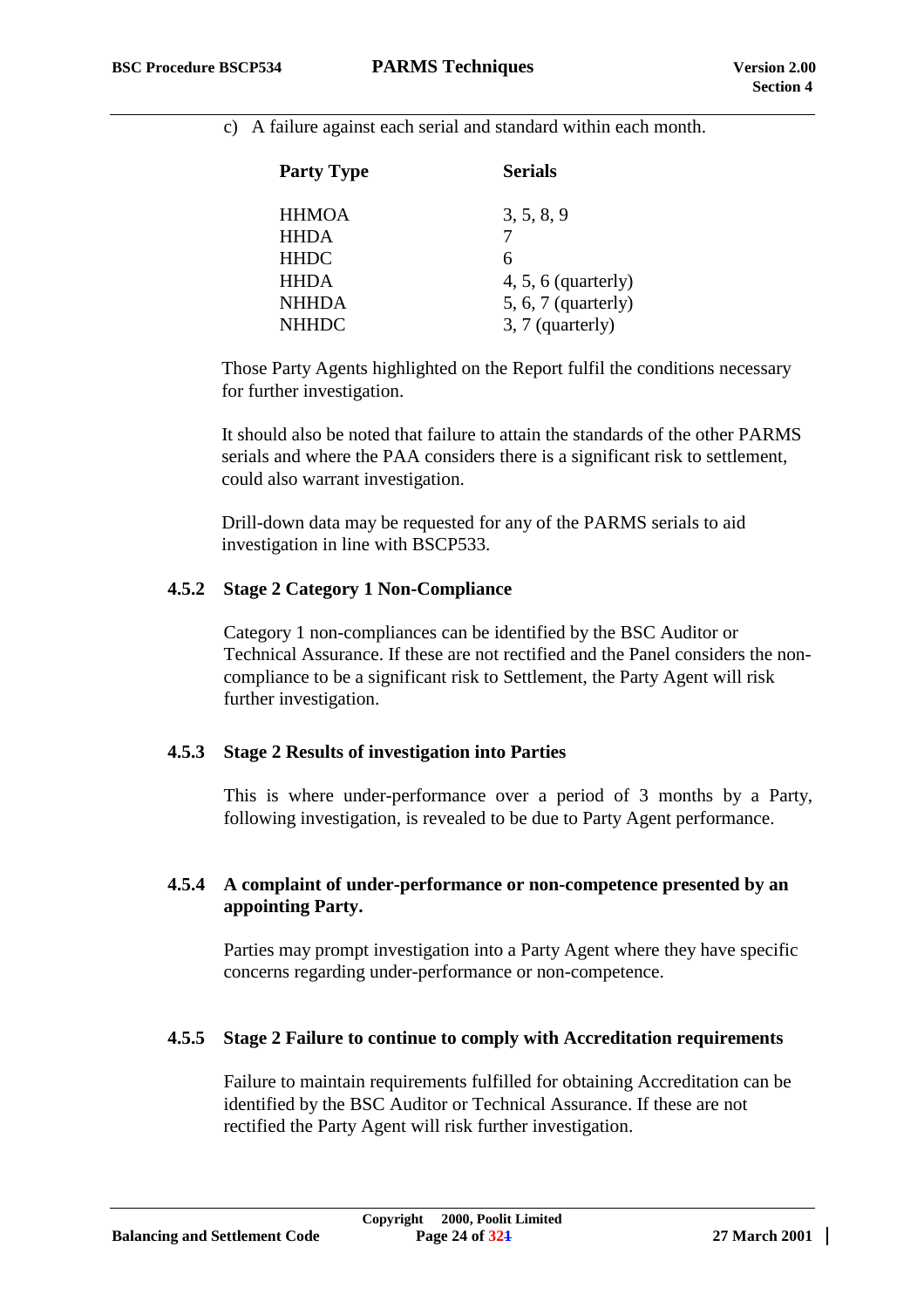#### <span id="page-24-0"></span>**4.6 Error and Failure Resolution Technique**

The day-to-day implementation of this technique is carried out by the BSC Co, utilising Market Indicator data as a primary detection device. Once a performance issue is identified and initial investigation undertaken, the PAA may wish to refer this matter to the PAB. The procedure for this referral and PAB's subsequent escalation is given below.

# **4.7 4.7 The PAB Escalation Cycle**

The PAB operates an Escalation Cycle to aid participant under-performance resolution. When an issue is identified a Severity Level of between 1 (lowest severity) to 7 (highest severity) will be assigned. A list of examples that might typically fall within each level is given in the Severity Levels table, and the Severity grading should take account of the following:-

- a. Impact on Settlement calculations, and subsequent impact on the Audit;
- b. If the issue is a material non-compliance (in accordance with Section H of the Code);
- c. If the issue relates to a failure to perform to an agreed industry standard;
- d. Impact on business processes that support Settlement;
- e. Length of time that the issue has existed and will exist until resolved;
- f. The cumulative effect of multiple issues; and
- g. Actions being taken by the participant to address the issue, including openness with BSC Co and evidence of senior management commitment.

The Severity Level is agreed by the PAB following an initial BSC Co assessment. Factors that would lead PAB to re-grade the Severity Level might include a disagreement with the original grading, or to maintain consistency with previous gradings. PAB may also acknowledge any lack of participation in the Problem Control process by increasing the Severity Level.

The level of severity can either go up or down depending on participant action.

Escalation to PAB should be viewed as a discrete event: a Party is either escalated, or it is not, in a particular month. This maintains the gravity of PAB escalation, and prevents participants being "trapped" at a level of escalation that may become inappropriate.

PAB exercises great flexibility in the actions that it can take with regard to Escalation. However it is expected that some activities are more typically linked with certain Severity Levels than others. Likely activity choices are indicated in the right hand column of the Severity Levels table. This list is not intended to be exhaustive, and the PAB has the right to choose other activities at any time in the future at its discretion, without amending this document.

All Participants will have to nominate a suitably senior manager to act as a contact point during Escalation. Technical contacts act as liaison for the Problem Control Process, but a manager of reasonable seniority is needed for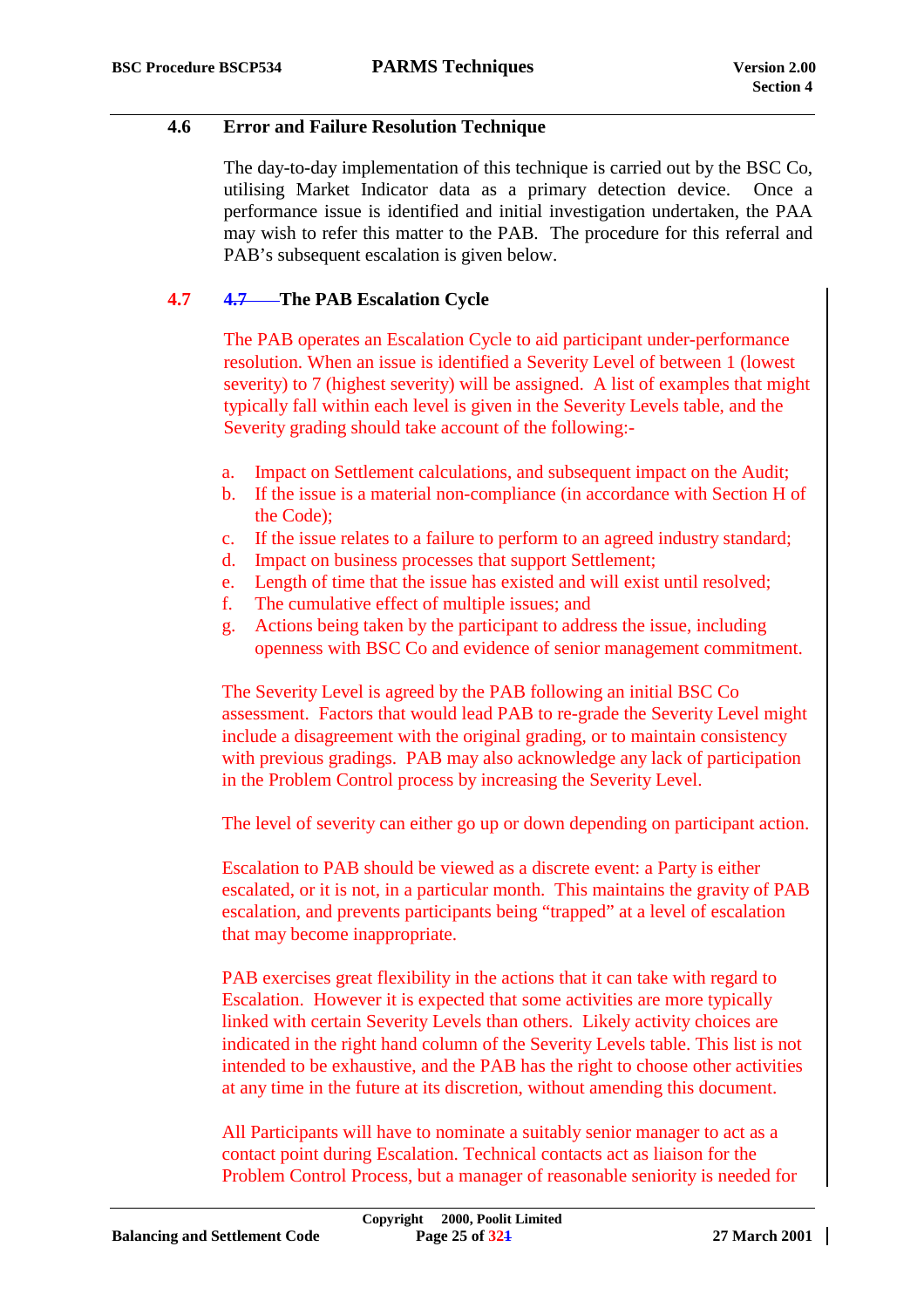Escalation. This would improve internal communications for the Participant, and reinforce the importance of the situation.

The following matrix identifies the manner in which non compliance will be reported as a result of the above assessment:

#### **Non Compliance Matrix**

| <b>Significant</b> | PAB will notify those Suppliers that are in breach of the<br>Balancing and Settlement Code /non compliant with BSC<br>Procedures.<br>PAB will provide detailed explanation of the reasons for non<br>compliance to the BSC Panel.<br>PAB may notify other impacted Suppliers within the<br>relevant GSP Groups |                                                                                                                                                                                                               |  |  |  |  |
|--------------------|----------------------------------------------------------------------------------------------------------------------------------------------------------------------------------------------------------------------------------------------------------------------------------------------------------------|---------------------------------------------------------------------------------------------------------------------------------------------------------------------------------------------------------------|--|--|--|--|
| Not significant    | Number of occurrences will<br>be reported to BSC Panel                                                                                                                                                                                                                                                         | -PAB will notify those<br>Suppliers that are in<br><b>breach of Balancing and</b><br>Settlement Code/non<br>compliant with BSC<br><b>Procedures</b><br>Number of occurrences will<br>be reported to BSC Panel |  |  |  |  |
|                    | <u>Unlikely to recur</u>                                                                                                                                                                                                                                                                                       | <u>Likely to recur</u>                                                                                                                                                                                        |  |  |  |  |

Points to Note:

An issue can enter the Escalation Cycle at any level. The only exception is Level 5, unless that Party Agent already resides within the Escalation Cycle or is failing to achieve 80% of the agreed Service Level.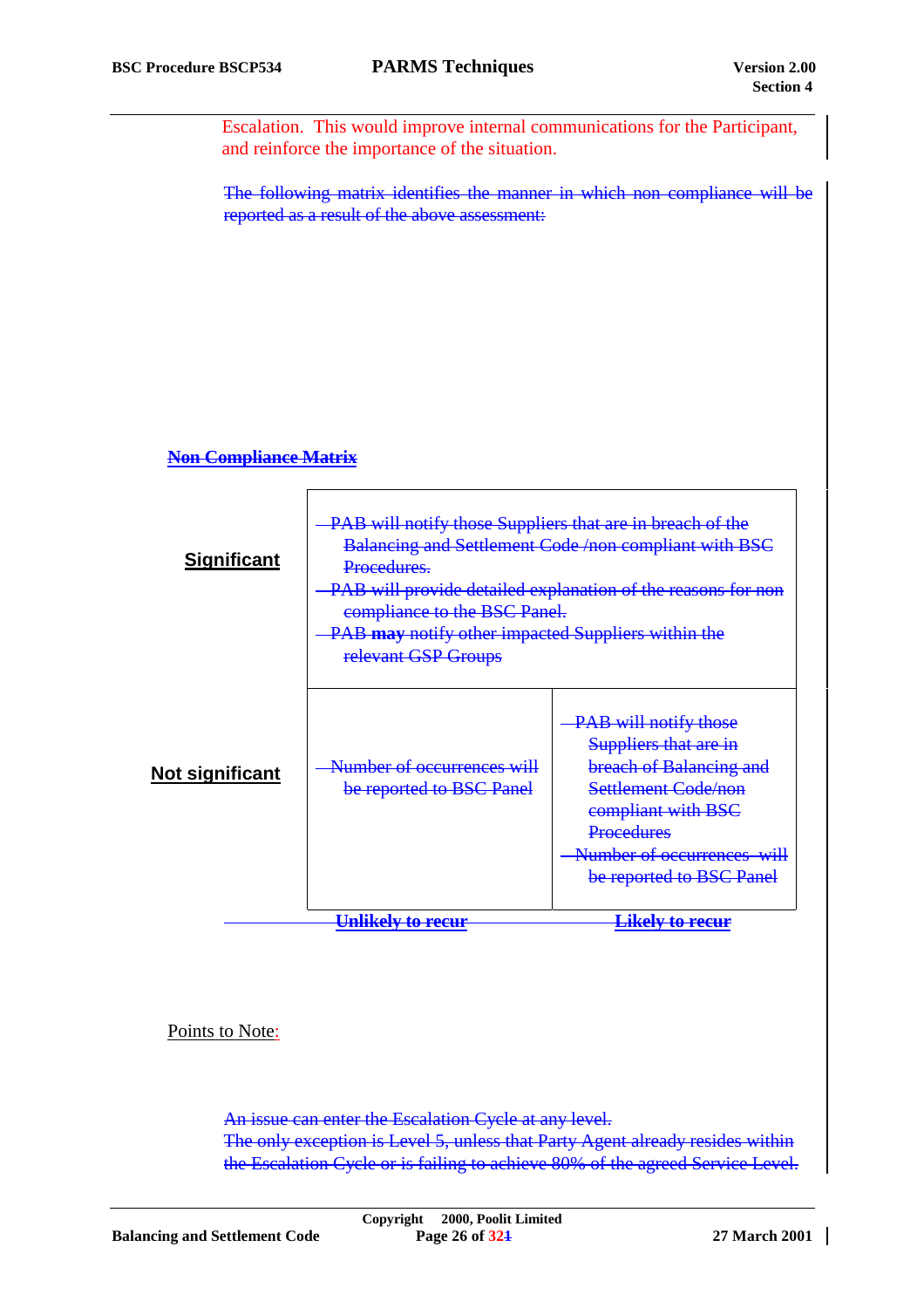Between meetings of the PAB the issue returns to the BSC Co internal Problem Control Process for monitoring. If progress is satisfactory, an update will be given via the Management Information Report at the next meeting of the PAB. Otherwise, escalation to higher level is likely to be recommended.

Thise process seeks to provide assurance to the PAB that the performance of the Settlement System is satisfactory. It does not seek to replace the obligations upon Parties that are defined within the Balancing and Settlement Code –the Party remains responsible for the performance of its Party Agents. However, it is recommended that the PAB should correspond directly with the Party Agents in order to reduce the number of reporting channels (which could otherwise impede the prompt resolution of issues).

The process provides a degree of discretion with regard to the determination of the severity of issues and the time within which each step is undertaken. It is, therefore, important that a 'precedents register' is maintained by the PAA in order to ensure that PAB decisions are consistent and that decisions are seen to be equitable. The reporting format within the Market Operations Report Management Information Report will allow a check to be done against relevant precedents to facilitate consistency in decision making.

In addition to information provided within the Management Summary ReportMarket Operations Report, the PAB will also consider:

- Self-declarations of non-compliance with BSC Procedures and the Balancing and Settlement Code that are notified by Parties or Party Agents.
- Requests from the BSC Panel to examine the performance of a particular Party or.
- Requests from within the BSC Co to examine the performance of a particular Party or Party Agent.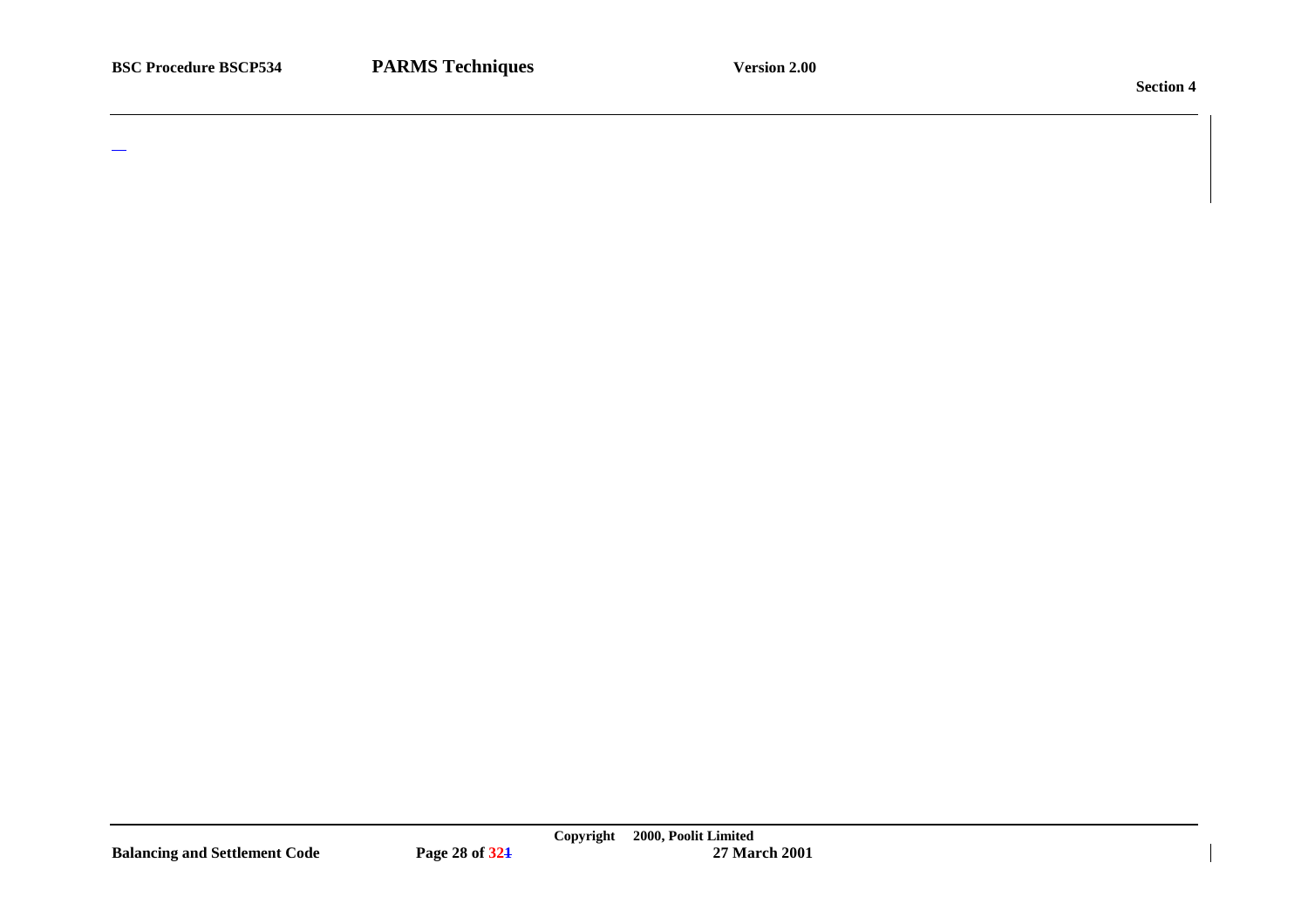#### **SEVERITY LEVELS TABLE**

Severity Levels are initially awarded by BSC Co, but all gradings of 4 and above will be confirmed by the PAB and will be in accordance with any previous precedents on grading. An issue can enter Escalation at any Level. The activities in the right hand column are not intended to be an exhaustive listing, but represent BSC Co or PAB activities that are typically associated with a particular severity.

The odd-numbered gradings are intended to reflect the severity of the performance issue, while the even-numbered gradings are reached by ineffectually addressing a performance issue at the corresponding lower grading.



Visibility within the BSC Co Problem Control Process

PAB Involved

Panel Visibility/Involvement

| <b>Severity</b><br>Level | <b>Meaning</b>                                                                                                                                                                                                                                                    | <b>Example Issues</b>                                                                                                                                                                  | <b>Example Activities</b>                                                                                                   |
|--------------------------|-------------------------------------------------------------------------------------------------------------------------------------------------------------------------------------------------------------------------------------------------------------------|----------------------------------------------------------------------------------------------------------------------------------------------------------------------------------------|-----------------------------------------------------------------------------------------------------------------------------|
|                          | The problem is not major and it is under control within the<br>Problem Control Process. BSC Co monitoring should be<br>sufficient to ensure that the problem is resolved within a<br>reasonable timescale.<br>Other participants are not obviously disadvantaged. | Minor audit issue or non-compliance.                                                                                                                                                   | Baselining of pro-formas.<br>Participant liaison by the Operational<br>Support Analyst (OSA) or other relevant<br>analyst.  |
|                          | There is concern that without a change of approach or<br>commitment, a severity 1 problem will not be resolved, or not be<br>resolved within a reasonable timescale.                                                                                              | Slippage against pro formas without mitigating<br>action being taken.<br>Failure to produce pro-formas within an<br>acceptable timescale.<br>Failure to produce acceptable pro-formas. | All activities for lower Severity Levels,<br>plus<br>Participant liaison by BSC Co<br>management (up to head of department) |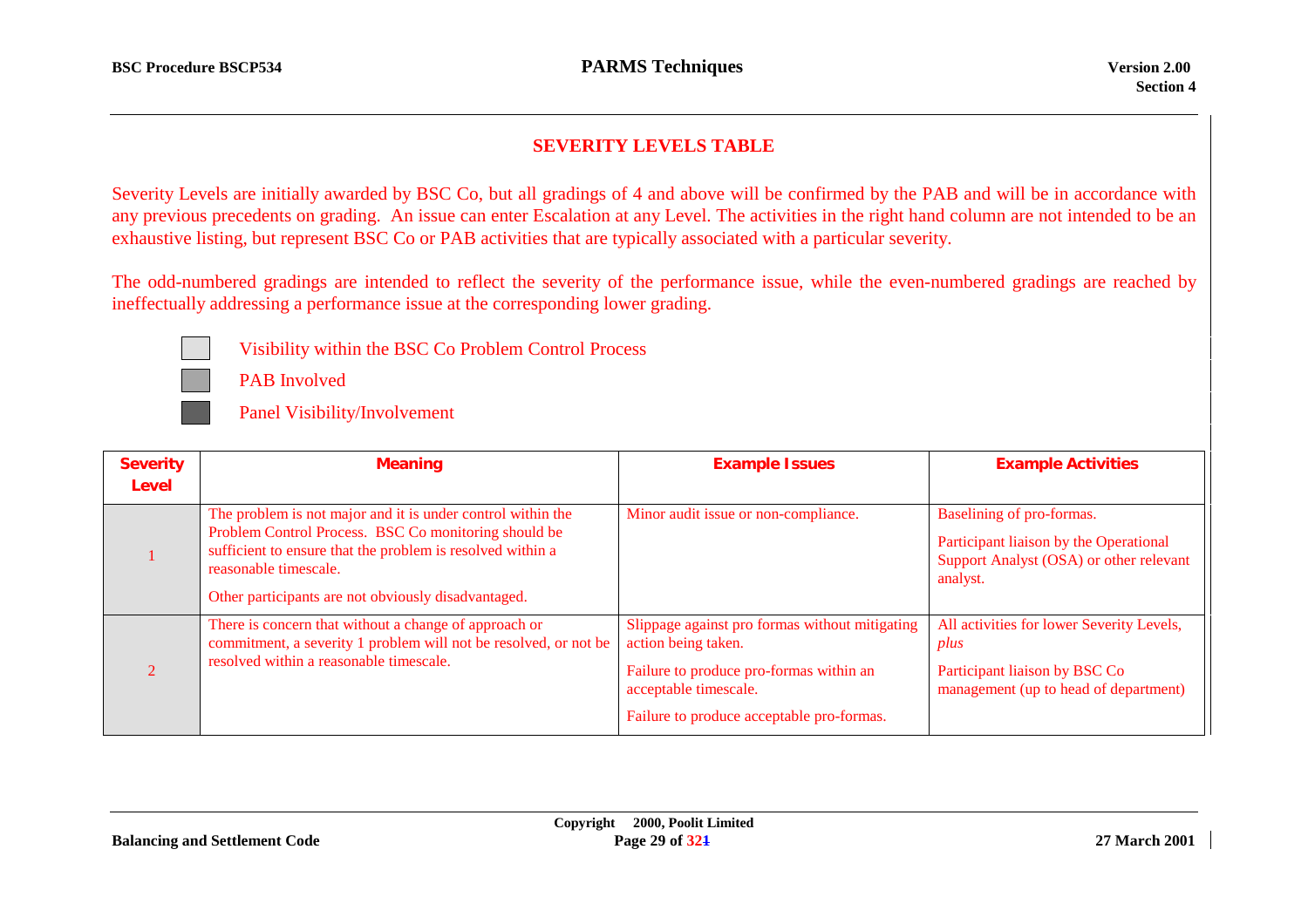| 3              | There is a performance issue that has affected the participant's<br>ability to meet a performance standard, or a combination of<br>issues with an equivalent effect.<br>Accuracy of settlement is impacted, although quantification may<br>not be possible.                                                                                 | Energy settled on actual data.<br>The participant has notified BSC Co of<br>expected failure as part of its rectification<br>action. | All activities for lower Severity Levels,<br>plus<br>Feature in the Market Operations Report<br>to PAB.<br>Participant liaison by the Operational<br>Support Analyst (OSA) /relevant<br>Analyst.<br>Letter to the Participant at technical<br>level. |
|----------------|---------------------------------------------------------------------------------------------------------------------------------------------------------------------------------------------------------------------------------------------------------------------------------------------------------------------------------------------|--------------------------------------------------------------------------------------------------------------------------------------|------------------------------------------------------------------------------------------------------------------------------------------------------------------------------------------------------------------------------------------------------|
| $\overline{4}$ | There is concern that without a change of approach or<br>commitment, a severity 3 problem will not be resolved, or not be<br>resolved within a reasonable timescale.                                                                                                                                                                        | Energy settled on Actuals is unsatisfactory and<br>the participant is not meeting pro-forma<br>milestones to deliver improvements.   | All activities for lower Severity Levels,<br>plus<br>Targeted Technical Assurance visit.<br><b>Escalate to PAB.</b><br>Feature in the Panel assurance report.                                                                                        |
| $\overline{5}$ | There is an issue that has the potential to contribute to a<br>qualified Audit Opinion and the Participant is contributing to the<br>issue to a material degree. A significant impact on Settlement is<br>likely and will probably be measurable.<br>There are a number of issues where the cumulative impact<br>warrants level 5 severity. | Erroneous large EAC/AAs<br><b>Missing Half Hourly data</b>                                                                           | All activities for lower Severity Levels,<br>plus<br>Letter to Participant at senior manager<br>level.                                                                                                                                               |
| 6 <sup>1</sup> | There is concern that without a change of approach or<br>commitment, a Severity 5 problem will not be resolved, or not<br>be resolved within a reasonable timescale.<br>There is a serious lack of confidence from PAB.                                                                                                                     | Persistent issues with Erroneous Large<br>EAC/AAs                                                                                    | All activities for lower Severity Levels,<br>plus<br>Agenda item at the Panel.                                                                                                                                                                       |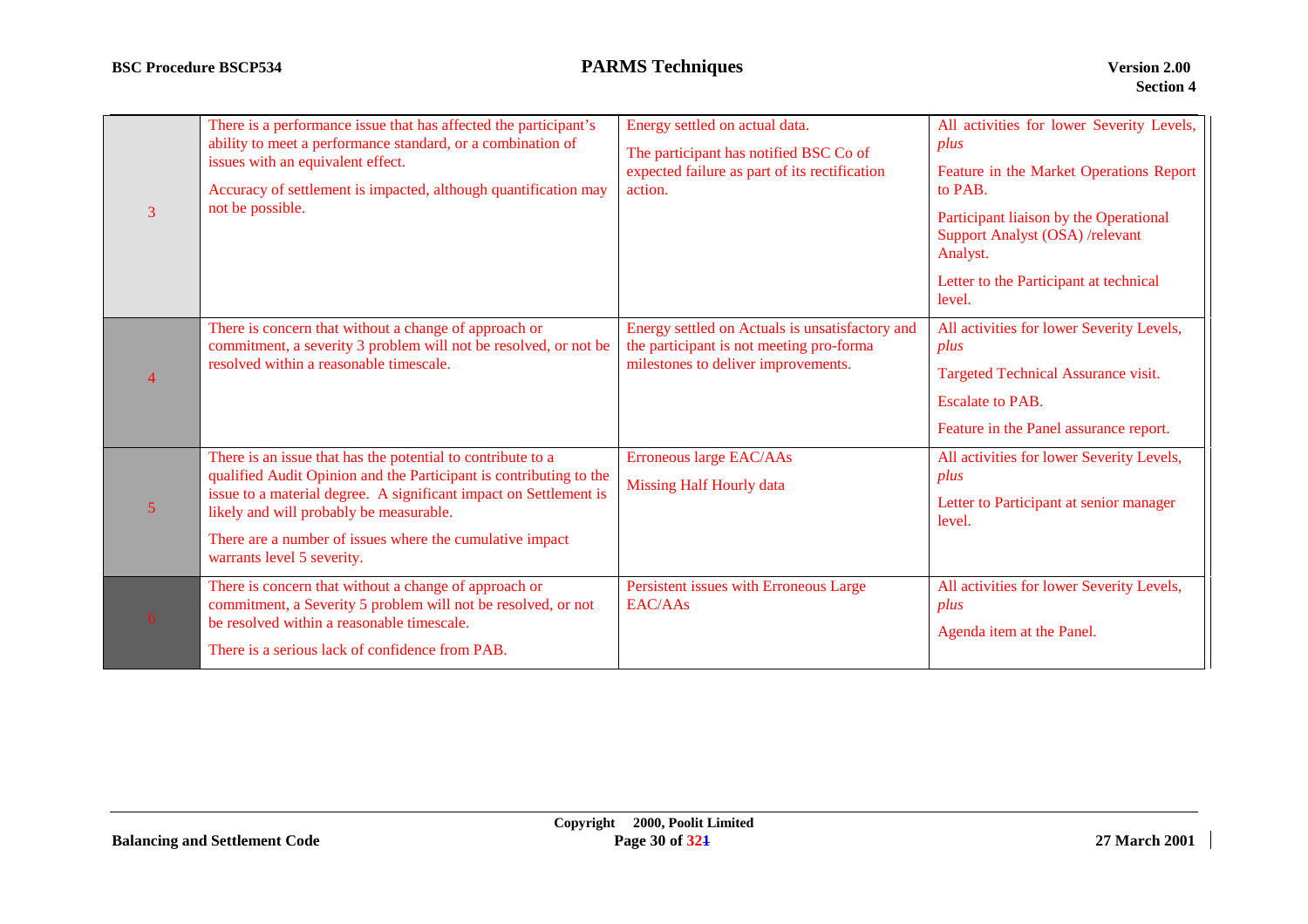| There is an issue that has the potential to contribute to a<br>qualified Audit Opinion and the Participant is contributing to the<br>issue to a significant degree.<br>There has been disregard for the assurance processes or<br>authority of the PAB, or the conditions to trigger the removal of<br>accreditation (RoA) process have been met. | Refusal to undertake Entry Process testing.<br>RoA triggers as defined in BSCP 531.<br>Flagrant disregard for the Problem Control or<br><b>Escalation Processes.</b> | All activities for lower Severity Levels,  <br>plus<br>Notification to the participant at Director<br>level.<br>Referral to the Panel/Authority.<br>Commencement of the RoA process. |
|---------------------------------------------------------------------------------------------------------------------------------------------------------------------------------------------------------------------------------------------------------------------------------------------------------------------------------------------------|----------------------------------------------------------------------------------------------------------------------------------------------------------------------|--------------------------------------------------------------------------------------------------------------------------------------------------------------------------------------|
|---------------------------------------------------------------------------------------------------------------------------------------------------------------------------------------------------------------------------------------------------------------------------------------------------------------------------------------------------|----------------------------------------------------------------------------------------------------------------------------------------------------------------------|--------------------------------------------------------------------------------------------------------------------------------------------------------------------------------------|

# **PAB Escalation Cycle**



|                |                                                                                               | <b>Possible further PAB Actions</b>     |                        |                             |                                |                                                             |                                                                |                                               |
|----------------|-----------------------------------------------------------------------------------------------|-----------------------------------------|------------------------|-----------------------------|--------------------------------|-------------------------------------------------------------|----------------------------------------------------------------|-----------------------------------------------|
| Esc.<br>Level  | <b>PAB Action</b>                                                                             | Request<br><b>OFGEM</b><br>intervention | Note issue to<br>Panel | Target a<br><b>TA</b> visit | Raise issue on<br>Panel agenda | Send letter to all<br>materially<br><i>impacted Parties</i> | Name Party/Agent<br>within Exec.<br>Overview of Market<br>Ops. | <b>Call Extraordinary</b><br>meeting of Panel |
| $\overline{2}$ | PAB notes issue with no further<br>action.<br><b>PAB</b> sends letter to under-<br>performer. |                                         |                        |                             |                                |                                                             |                                                                |                                               |